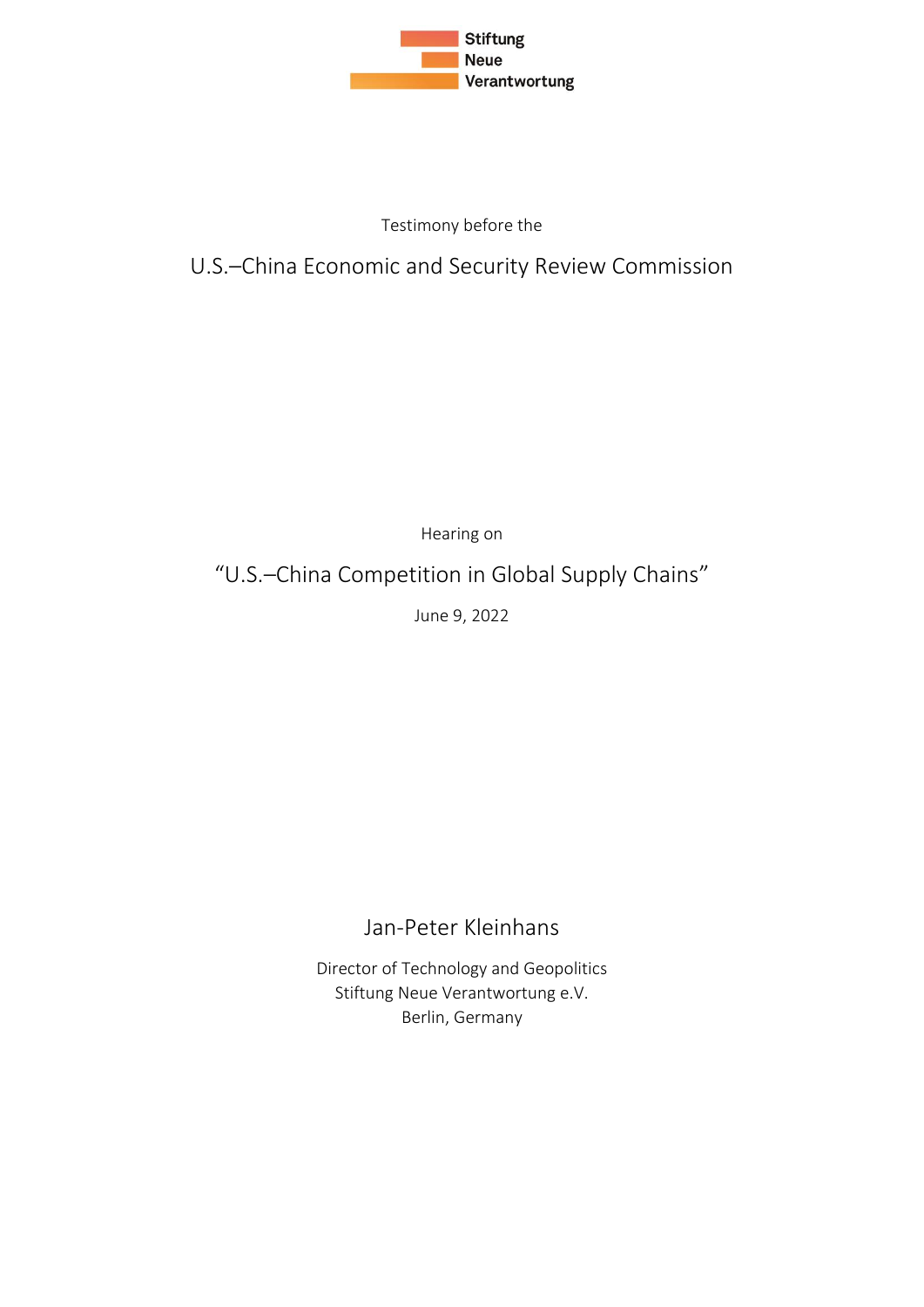

## Contents

| Provide a brief overview of the key components of the semiconductor supply chain and their                                                                                                                                                                                                 |
|--------------------------------------------------------------------------------------------------------------------------------------------------------------------------------------------------------------------------------------------------------------------------------------------|
| From the United States' and China's perspective, what are the relative strengths and the key                                                                                                                                                                                               |
| What are the key features of the semiconductor supply chain that might make government                                                                                                                                                                                                     |
| How have East Asian nation-states been so effective in concentrating supply chains in that                                                                                                                                                                                                 |
| What is "resilience" with respect to the semiconductor supply chain? How much re-shoring,<br>near-shoring, and ally-shoring is feasible in your view? How much is about leveraging strategic<br>interdependence, or the complex interdependencies across the global value chain, to manage |
| Assess how difficult it would be for the United States and China to achieve "resilience" given<br>that both will be attempting to create asymmetrical dependencies and vulnerabilities?12                                                                                                  |
| What specific tools should the U.S. government leverage to build resilience into semiconductor                                                                                                                                                                                             |
| The Commission is mandated to make recommendations to Congress. What other policy<br>recommendations would you make based on the topic of your testimony?14                                                                                                                                |
|                                                                                                                                                                                                                                                                                            |
|                                                                                                                                                                                                                                                                                            |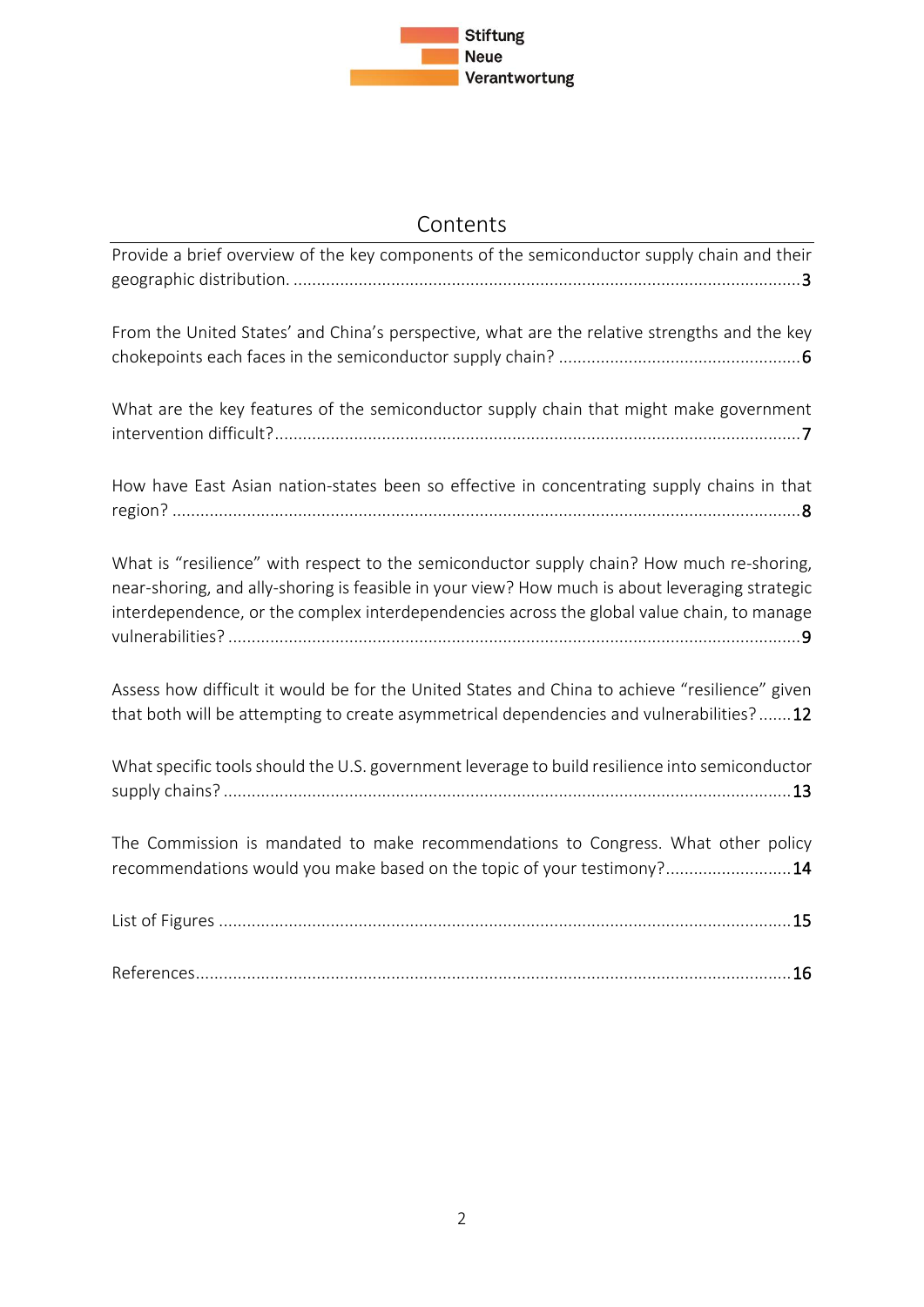

<span id="page-2-0"></span>Provide a brief overview of the key components of the semiconductor supply chain and their geographic distribution.

To better understand the global semiconductor value chain, one should understand the different *production steps (including the supplier markets)*, the *business models,* and the different *types of semiconductors*.

#### **PROCESS STEPS AND SUPPLIER MARKETS**

The *first production step* in semiconductor manufacturing is *chip design*. It is the step with the highest value add (50%)<sup>1</sup> and mainly depends on *electronic design automation (EDA) tool vendors* and *third-party IP vendors* as critical *supplier markets*. Chip design is not done in isolation but is always based on a particular manufacturing process; it is highly skill and R&D intensive. EDA tools play a crucial role in developing, verifying, and simulating a new chip design on a specific manufacturing technology. Third-party IP is used heavily for standardized functionality such as USB or Bluetooth connectivity that can simply be implemented in a new design, saving development time. Increasingly, companies today develop (but do not necessarily manufacture) their own chips—from automotive OEMs to cloud providers and smartphone manufacturers. U.S. companies are not only leading substantially in chip design for many types of semiconductors, but also the largest (by revenue) EDA tool vendors and IP vendors are *based in the US*. <sup>2</sup> *China*'s chip design ecosystem and capabilities are also quickly increasing, mainly due to China's strength in smartphones and consumer electronics.<sup>3</sup>

The *second production step*, after chip design, is *wafer fabrication* (also called "front-end" manufacturing) done in fabrication plants or "fabs." Today, wafer fabrication depends on around 300 chemicals and more than 50 different types of specialized manufacturing equipment and takes more than 1,000 process steps and more than 12 weeks.<sup>4</sup> Thus, front-end manufacturing is highly capital intensive, with new 3nm fabs costing upward of \$20 billion. More than 70% of that is due to high manufacturing equipment costs.<sup>5</sup> That also means that fab owners try to utilize their equipment as efficiently as possible: In March 2019, global fab utilization rates were higher than 80% and have been higher than 95% since December 2020.<sup>6</sup> This cost-driven lack of spare manufacturing capacity explains why the value chain struggles to cope with sudden and strong demand fluctuations. Another important aspect is that front-end manufacturing diversified significantly over the past few decades. Public discourse often distinguishes between "cuttingedge" fabs and "everything else." In fact, front-end manufacturing is highly diversified with different types of chips relying on different process technologies and materials. For example, logic semiconductors, such as processors in laptops and smartphones, rely on ever-smaller manufacturing technology (often called "More Moore Scaling"). In contrast, most analog semiconductors, such as chips to charge the battery of an electric vehicle, to transfer data over 28 GHz radio waves, or to control an electric engine, depend on very different materials (siliconcarbide and gallium-nitride) and manufacturing processes. The important regions for front-end manufacturing are *Taiwan*, *South Korea*, *China,* and *Japan*.

The third and *last production step* is *assembly, test, and packaging* (also called "back-end" manufacturing). During this step, all the individual integrated circuits (etched onto the wafer during front-end processes) are diced from the wafer, tested, and then packaged to protect them from the environment and to be able to solder them into the final product, such as a smartphone. Historically, back-end manufacturing has been much more labor-intensive than front-end manufacturing, with lower profit margins and significantly lower added value. This explains why U.S. and European semiconductor companies quickly out-sourced and off-shored back-end fabs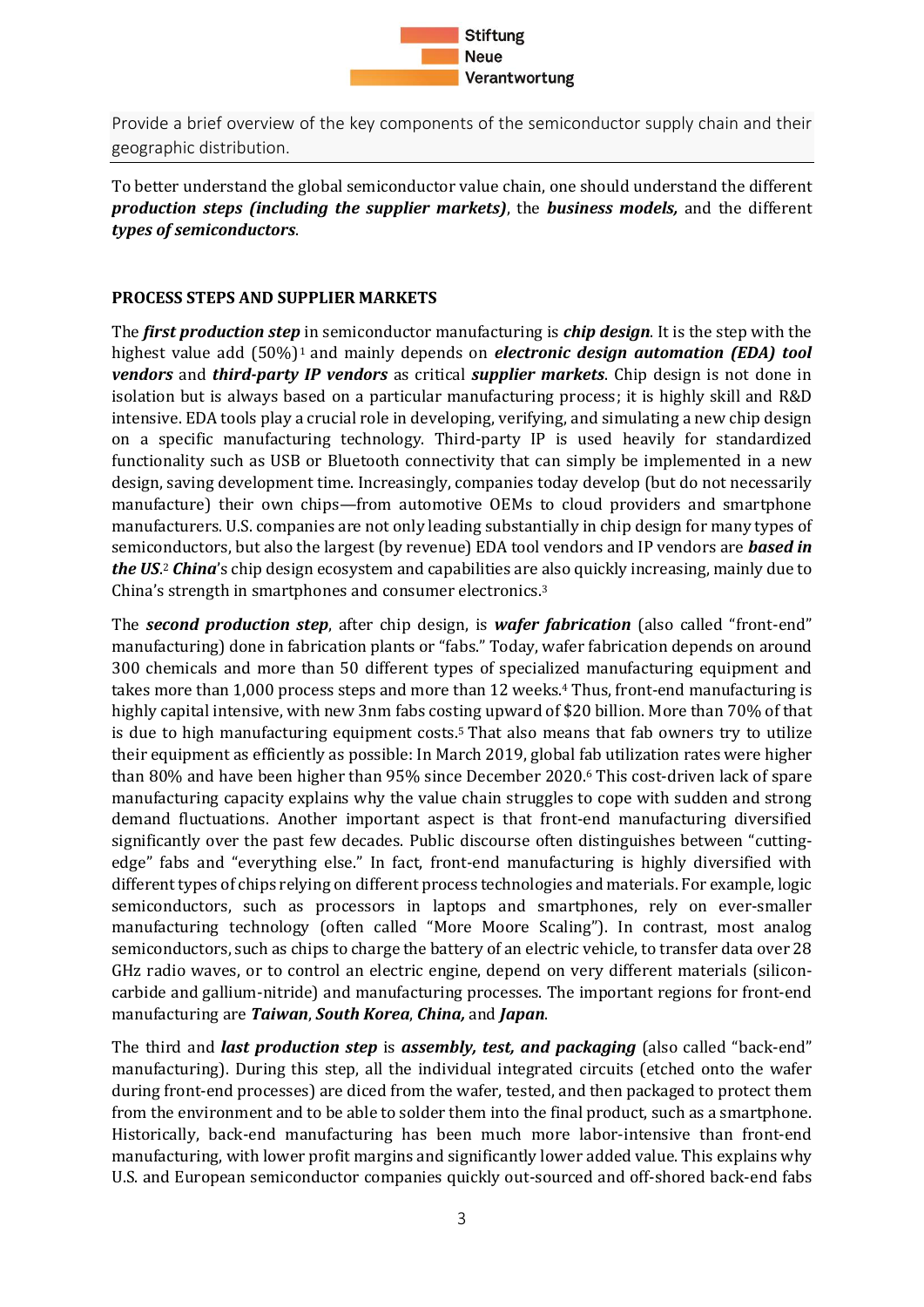

to Asia, mainly *China*, *Taiwan,* and *Malaysia*. <sup>7</sup> However, the economics of back-end manufacturing are changing due to the rise of "advanced packaging" approaches, such as heterogeneous integration. To further push the performance and energy efficiency of future chips, advanced packaging plays a crucial role, blurring the line between front-end and back-end manufacturing but also potentially increasing the added value and R&D intensity of the last production step.<sup>8</sup>

The three important *supplier markets* for semiconductor manufacturing (apart from the EDA tool vendors and third-party IP vendors) are *equipment, chemical*, and *wafer suppliers*.

*Semiconductor manufacturing equipment* (SME) is needed for front-end and back-end manufacturing. Front-end manufacturing relies on more than 50 types of SME, such as etch, deposition, and lithography equipment. "More Moore Scaling" (being able to squeeze evermore transistors onto a square millimeter of wafer) forces equipment manufacturers to constantly innovate to increase precision, control contamination and defects, and closely collaborate with chemical suppliers. Furthermore, SME companies typically specialize in specific types of equipment. For example, ASML (NL), Nikon (JP), and Canon (JP) mainly focus on lithography equipment. Thus, fabs rely on a variety of SME vendors, mainly from the *US*, *Japan,* and *Europe,* to equip their fabs. <sup>9</sup> China is investing in domestic SME vendors, such as AMEC, Naura, and SMEE, but they are several generations behind their foreign competitors, <sup>10</sup> especially in lithography and etching equipment.<sup>11</sup>

Specialty and bulk *chemicals*, as well as (noble) gases, are the second important supplier market for semiconductor manufacturing. Modern process technology relies on the highest purity chemicals that often can be supplied only by a small set of vendors. The chemicals market has also seen considerable consolidation in many areas over the past decade, because only large suppliers can justify the necessary investments in new purification and enrichment plants. Fabs today rely heavily on *Japanese*, *U.S.,* and *European* chemical suppliers.<sup>12</sup>

Finally, *wafers* are the third important supplier market for semiconductor manufacturing. Most semiconductor manufacturing is based on wafers made of silicon. The silicon wafer market is essentially controlled by five vendors: Shin-Etsu Handotai (JP), SUMCO Corporation (JP), GlobalWafers (TW), Siltronic (DE), and SK Siltron (KR). Together, they control around 90% of the global silicon wafer market (\$12.6 billion). <sup>13</sup> The two *leading Japanese vendors* control more than half of the market. Other types of wafers for specialty and niche technologies, such as siliconon-insulator (SOI), silicon-carbide (SiC), and gallium-nitride (GaN), are produced by other vendors and supply chains.

*For a comprehensive overview of China's competitiveness in each production step and supplier market, please see endnote 11.*

#### **BUSINESS MODELS**

Historically, all three productions steps—(1) chip design, (2) wafer fabrication, and (3) assembly, test, and packaging—were carried out within a single company, called an *integrated device manufacturer (IDM)*. The IDM business model, for different reasons, is still predominant in certain semiconductor areas, such as memory chip vendors (Samsung, Micron, and SK Hynix) and analog semiconductor suppliers (Texas Instruments, Analog Devices, Infineon, etc.).

However, since at least the 1990s, an increasing number of companies have focused on one of the three production steps. *Fabless* companies focus on chip design and rely on *foundries* for contract chip manufacturing. Fabless and *system companies* design only chips and outsource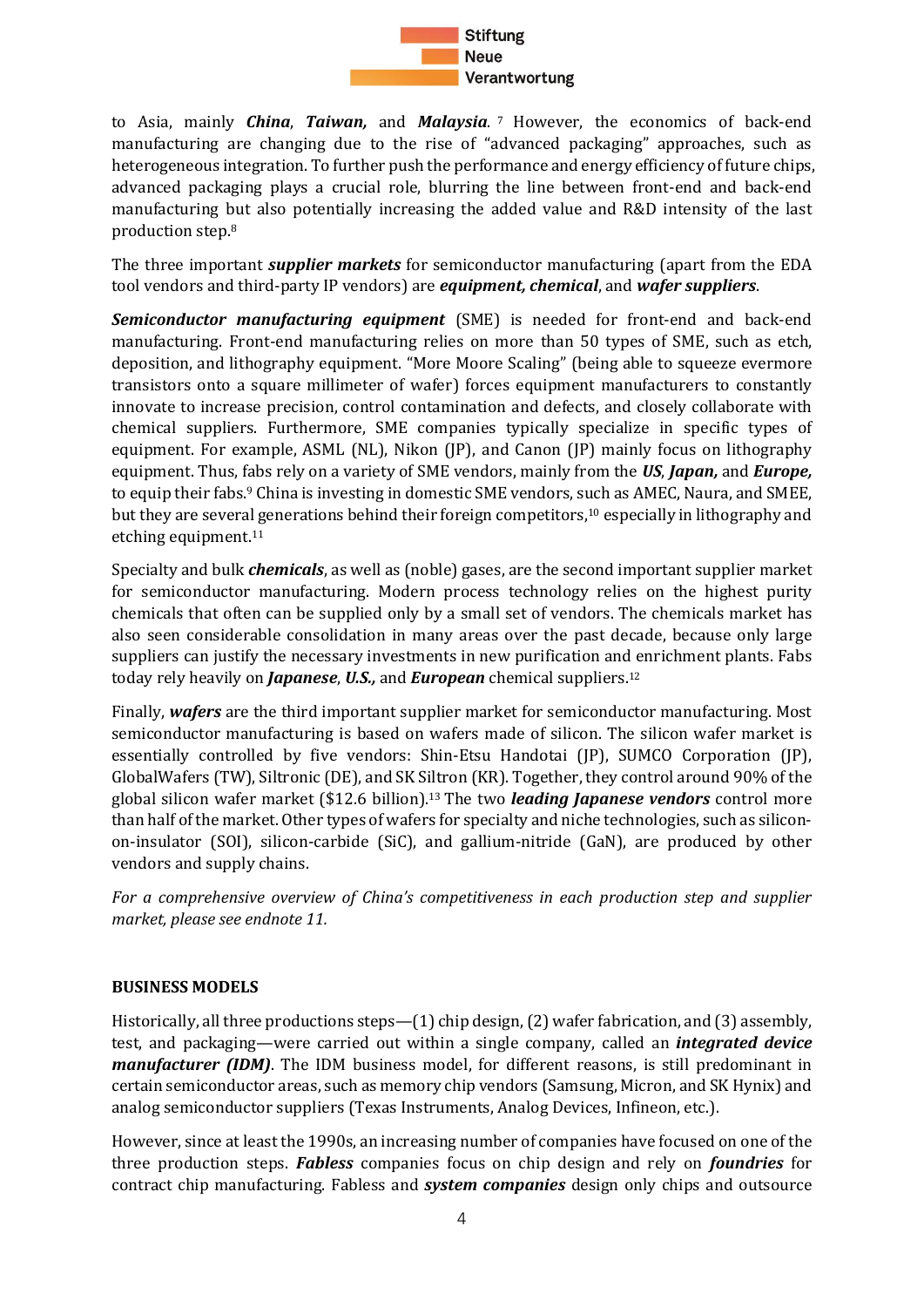

manufacturing. However, system companies, such as Apple, Tesla, and Amazon, do not sell their chips but implement them in their own products and systems. The US has, by far, the largest share of fabless companies, such as AMD, Nvidia, and Qualcomm.

Fabs for contract manufacturing are operated by either *pure-play foundries*, such as TSMC (TW), UMC (TW), Globalfoundries (US), and SMIC (CN), or IDMs that also offer foundry services in some of their fabs, such as Samsung (KR) and Intel (US) in the future. In 2021, TSMC controlled 53% of the global foundry market by revenue. 14

IDMs and pure-play foundries might perform only front-end manufacturing and outsource backend manufacturing to *outsourced semiconductor assembly and test (OSAT)* suppliers. The biggest OSAT companies are ASE (TW), Amkor (US) and JCET (CN) and the regions with the most back-end capacity (operated by IDMs, pure-play foundries, or OSATs) are *Taiwan*, *China,* and *Malaysia*.

Finally, IDMs are increasingly outsourcing front-end manufacturing to pure-play foundries. Most analog semiconductor IDMs, such as Infineon (DE), STMicroelectronics (FR), and NXP (NL), rely on pure-play foundries for front-end manufacturing of some of their logic chips, such as microcontrollers. Another example is Intel, which has relied on TSMC for certain types of chips for more than a decade.<sup>15</sup>

#### **TYPES OF SEMICONDUCTORS**

The level of market concentration and dynamics also differ for the various types of chips. The following examples illustrate different levels of concentration.

Three *memory chip* suppliers—Samsung (KR), SK Hynix (KR), and Micron (US)—control more than 94% of the global DRAM market, which totaled \$96 billion in volume in 2021. DRAM is a standardized product that is traded like a commodity, and the three IDMs rely on economies of scale in a highly volatile market with growth rates ranging from +77% to –37% within two years.<sup>16</sup> As most DRAM manufacturing of Samsung and SK Hynix is in *South Korea*, the country plays a crucial role in the global supply of memory chips.

*European*, *U.S.,* and *Japanese* companies are key suppliers of *analog semiconductors*. Processors and memory chips are purely digital devices, but analog semiconductors interact with the real world (from sensors to motor controllers or radio frequency chips) and are mostly produced by IDMs. The market for analog semiconductors is highly diversified, with small to medium companies often focusing on chips for very specific applications.

*General-purpose processors* (x86) for laptops, desktops, and servers are essentially controlled by Intel (US) and AMD (US). *Nvidia* (US) controlled more than 80% of the market for *artificial intelligence accelerators* for cloud and data centers in 2020. 17

In summary, the *global semiconductor value chain* is *transnational*, relies on a *high division of labor* among companies and regions, and is defined by *strong interdependencies* and *various chokepoints* at the level of production steps, suppliers, and types of chips. Most importantly, no region can control all the production steps and necessary supplies for cutting-edge semiconductor manufacturing.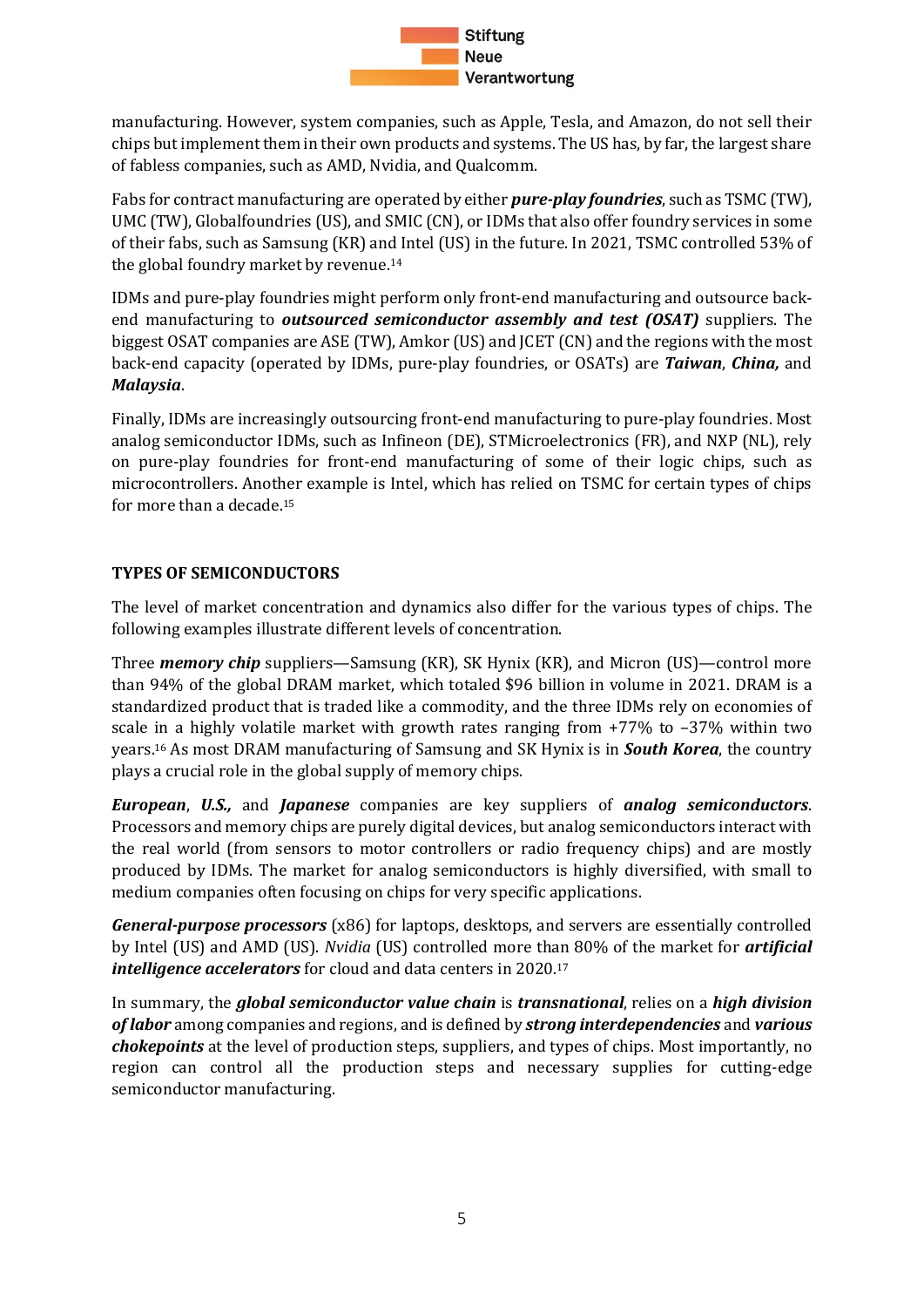

<span id="page-5-0"></span>From the United States' and China's perspective, what are the relative strengths and the key chokepoints each faces in the semiconductor supply chain?

#### **STRENGTHS OF THE U.S. SEMICONDUCTOR ECOSYSTEM**

U.S. companies hold very strong positions in many areas of the global semiconductor value chain. Together with U.S. universities, they are also leading in many areas of semiconductor R&D.<sup>18</sup>

**Electronic design automation (EDA):** The three US-based EDA tool vendors Cadence, Synopsys, and Siemens EDA (formerly Mentor Graphics) essentially control the EDA market. Access to their chip design tools is indispensable for companies that want to develop (cutting-edge) chips. Although China is trying to invest in its domestic EDA ecosystem, <sup>19</sup> it is unlikely that Chinese EDA suppliers, such as X-Epic and Primarius Technologies, will be viable substitutes for Chinese chip designers any time soon.

**Front-end manufacturing equipment**: The US has some of the leading equipment vendors for certain process steps, such as etching, deposition, and process control.<sup>20</sup> U.S. equipment vendors Applied Materials, KLA, and Lam Research are among the largest vendors (by revenue) internationally and are crucial suppliers to most fabs.

**Fabless and system companies (chip design)**: The U.S. integrated circuit (IC) fabless industry is more than three times larger by revenue than that of Taiwan and more than seven times larger than that of China.<sup>21</sup> U.S. system companies, such as smartphone suppliers (Apple), automotive manufacturers (Tesla), and hyperscalers (Google and Amazon), have also heavily invested in their own chip design capabilities over the past decade, further strengthening the domestic ecosystem. Because chip design is the production step with the highest value add, U.S. chip design companies (fabless and system companies) have the strongest overall position in the global semiconductor ecosystem.

**Analog semiconductors**: The largest analog semiconductor suppliers, such as Texas Instruments, Analog Devices, Skyworks Solutions, Maxim, and many more, are also based in the United States. 22

This list is not exhaustive but is meant to show that beyond individual companies, the US has a very strong presence in chip design (as a process step) and critical supplier markets, such as EDA, IP, and manufacturing equipment.

#### **STRENGTHS OF THE CHINESE SEMICONDUCTOR ECOSYSTEM**

**Back-end manufacturing**: Assembly, test, and packaging is certainly the process step where China has gained the most market share over the past 15 years. China's three leading OSAT suppliers account for 35% of the global OSAT market.<sup>23</sup> According to some estimates, China and Taiwan together account for roughly 60% of global back-end manufacturing capacity.<sup>24</sup>

**Front-end manufacturing (mature nodes)**: Although there are no cutting-edge fabs (<10nm) in China, mainly due to U.S. export restrictions on certain types of manufacturing equipment, China has substantial manufacturing capacity in mature nodes. *Figure 1* shows that China has the highest front-end manufacturing capacity (measured in "wafer starts per month," wspm) for ≥180nm process technologies, compared to all other countries. For fabs between ≥40nm and <180nm, China has the second highest installed capacity, after Taiwan.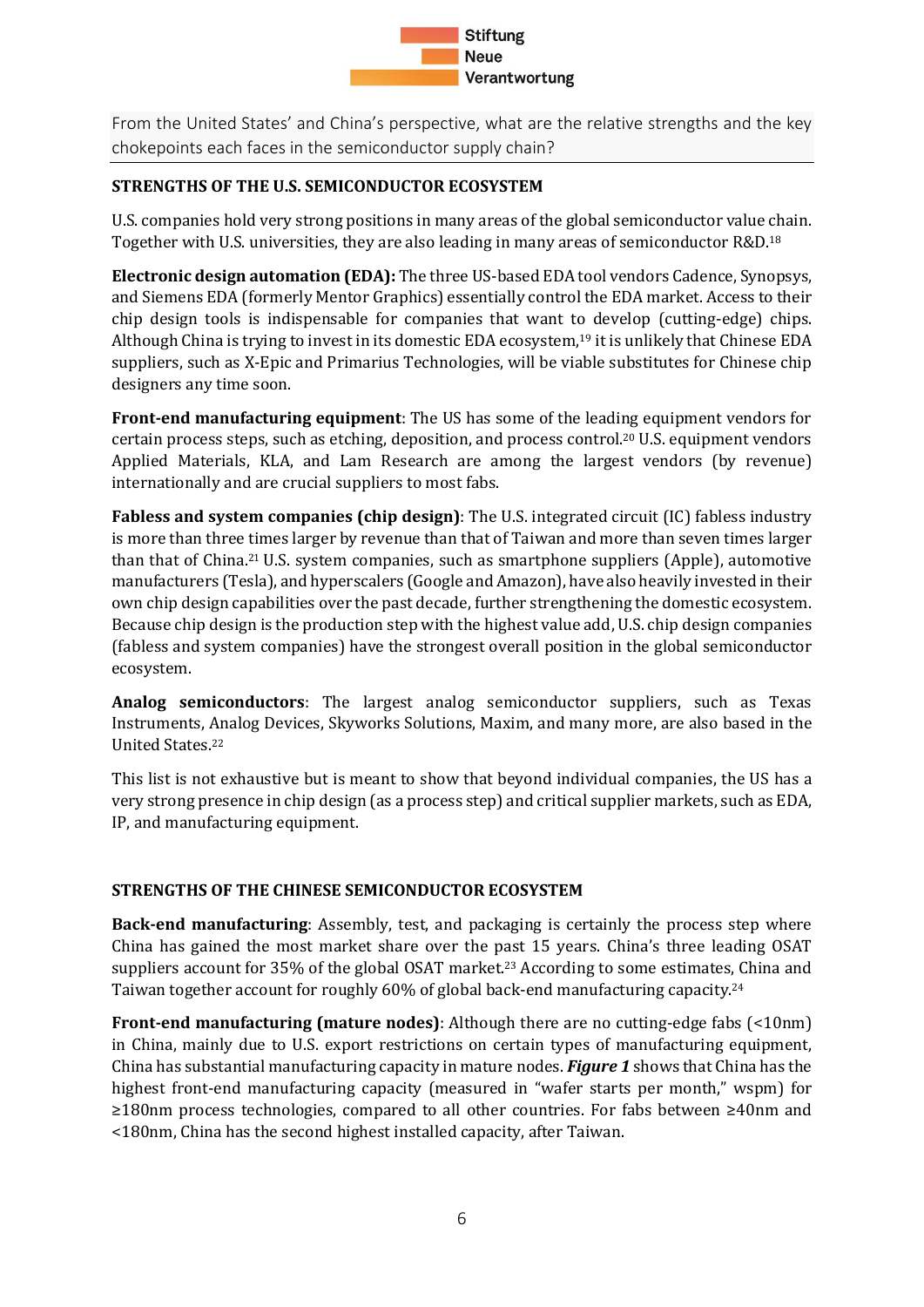

Although fabs with 40nm nodes are not used for anything close to a modern processor, they are crucial for analog and discrete semiconductors as well as microcontrollers. Fab capacity at 40nm, 60nm, 90nm, 130nm, and 180nm has also been identified as the most constrained<sup>25</sup> and unlikely to change in the future. <sup>26</sup> Additionally, China is investing the most in these mature nodes compared to all other countries.<sup>27</sup> It is highly likely that in the future foreign countries will increasingly rely on mature node manufacturing capacity within China. <sup>28</sup> *Figure 2* shows the accumulated equipment spending by country: Between Q1 2017 and Q1 2022, manufacturing equipment worth \$94 billion was shipped to China (to Chinese and foreign fabs). During that period, more equipment was sold to China than to any other country (2.6 times more than to the US). Importantly, due to the U.S. export restrictions on cutting-edge manufacturing equipment (i.e., EUV scanners), none of the equipment shipped to China is for cutting-edge process nodes, only for anything >10nm. That means that China is building out trailing-edge (>10nm to <40nm) and mature node (≥40nm) capacity significantly more than any other country.

**Chip design (hyperscalers, consumer electronics, and mobile)**: China has a quickly growing chip design ecosystem that is increasingly competitive. Similar to their U.S. counterparts, Chinese hyperscalers such as Alibaba and Tencent are investing in their in-house chip design units.<sup>29</sup> As Huawei is struggling, due to the U.S. export restrictions, other Chinese mobile and consumer electronics companies are becoming stronger. Unisoc, a Chinese fabless company focusing on mobile chipsets, gained substantial market shares in entry-level smartphones and tablets, for example, from Samsung. 30

In summary, China's semiconductor industry is increasingly successful in all three production steps but struggles in supplier markets (IP, EDA, equipment, chemicals, and wafers). That said, the U.S. Semiconductor Industry Association (SIA) estimates, for example, that Chinese equipment vendors could achieve self-reliance in 40nm process technologies "over the next few years."<sup>31</sup>

<span id="page-6-0"></span>What are the key features of the semiconductor supply chain that might make government intervention difficult?

Government intervention within the semiconductor ecosystem is not necessarily difficult, depending on the intended outcome. Some types of interventions are highly effective (if not efficient), such as controlling technology transfer. The following is an overview and brief assessment of the different types of government intervention and their efficacy.

**Financial incentives (subsidies, grants, etc.)**: Government financial incentives play a role in the global semiconductor ecosystem, especially for capital-intensive front-end fabs. Because most of the investment costs are for equipment, subsidies can shift the time until the investment breaks even by more than a year.<sup>32</sup> This is especially relevant in periods of potentially low(er) utilization rates: The lower the utilization rate of a fab, the longer it takes until the fab reaches break even. Government subsidies effectively compensate for lower utilization rates and lower the investment risk.<sup>33</sup>

**Restricting technology transfer (export restrictions and investment screening)**: Export restrictions have been placed on semiconductor manufacturing equipment and chemicals for many decades.<sup>34</sup> Although it is debatable to what extent these measures are effective and efficient to curb the technological development of China's semiconductor industry as a whole,<sup>35</sup> they are certainly disruptive for the targeted Chinese company.36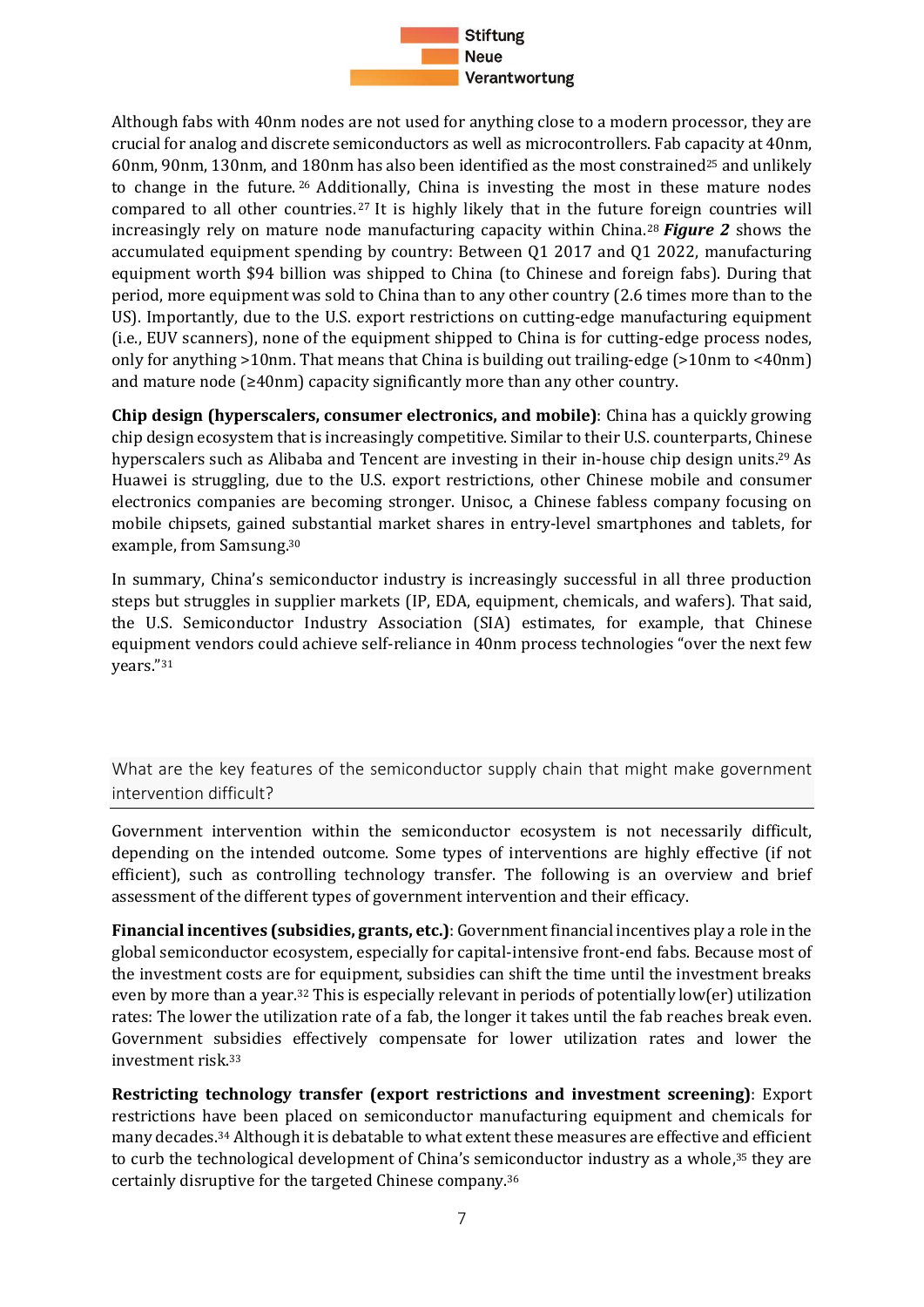

**Lack of purchasing power**: Although governments accounted for around 30% of semiconductor sales in the 1960s,<sup>37</sup> today government and military together account for just 1% of global semiconductor sales.<sup>38</sup> This lack of purchasing power makes it very hard for governments to intervene meaningfully or set incentives through strategic public procurement. They are simply not an important end-customer industry on a global scale.

**Governments do not produce semiconductors; companies do**: Governments are not part of the global semiconductor value chain; they do not produce semiconductors themselves and are not important end customers of chips. This is crucial to remember, because ultimately, governments can only create incentives and try to guide the market and value chain in a certain direction. It is up to semiconductor companies, and end-customer industries, to follow. As the semiconductor market is highly cyclical, companies will be more risk-averse during a downturn.

In summary, the efficacy of government intervention in the global semiconductor value chain depends on the type of intervention. However, most importantly, understanding the impact of planned interventions, including second- and third-order effects, is very hard in a value chain that is characterized by transnational division of labor, high market-entry barriers, and strong vendor lock-in effects. For example, the U.S. export restrictions on Chinese companies, such as Huawei and SMIC, led other Chinese semiconductor companies and end-customer industries (which feared they would be next in line for export control measures) to start stock-piling chips, materials, and equipment in early 2020—potentially exacerbating the impact of the global chip shortages.<sup>39</sup>

<span id="page-7-0"></span>How have East Asian nation-states been so effective in concentrating supply chains in that region?

It is outside the scope of this testimony to provide a robust and exhaustive analysis of the different reasons why Taiwan, South Korea, Japan, Singapore, China, and Malaysia were able to grow a domestic ecosystem and/or attract semiconductor-related foreign investments. Importantly, all of these countries and their companies deployed relatively different strategies and were successful in different production steps and supplier markets.

Looking at Taiwan and South Korea (the two countries with the most advanced manufacturing technologies and very dominant companies in various areas, such as memory chips, mobile chipsets, contract manufacturing, and advanced packaging), industrial policy and government incentives certainly played a role. However, among policy makers in Europe and the US (and potentially elsewhere), five aspects are often underestimated.

The first is *smart business decisions by companies*. An example is *Samsung's* decision to not only produce memory chips but also develop and manufacture their own chipsets for music players and mobile phones since the late 1990s. The resulting better utilization of Samsung's fabs created a competitive advantage early on.<sup>40</sup> Another smart business decision was made in 2005, when Samsung decided to offer under-utilized fab capacity as foundry services to external customers.<sup>41</sup> Today, Samsung is the second largest foundry by revenue.

Another example is *TSMC* in Taiwan. TSMC was the first pure-play foundry; they invented the business model. The selling point of any pure-play foundry is that they do not design their own chips and thus, are not in competition with their customers. This is very different from the foundry services offered by IDMs, such as Samsung or (in the future) Intel. Fabless companies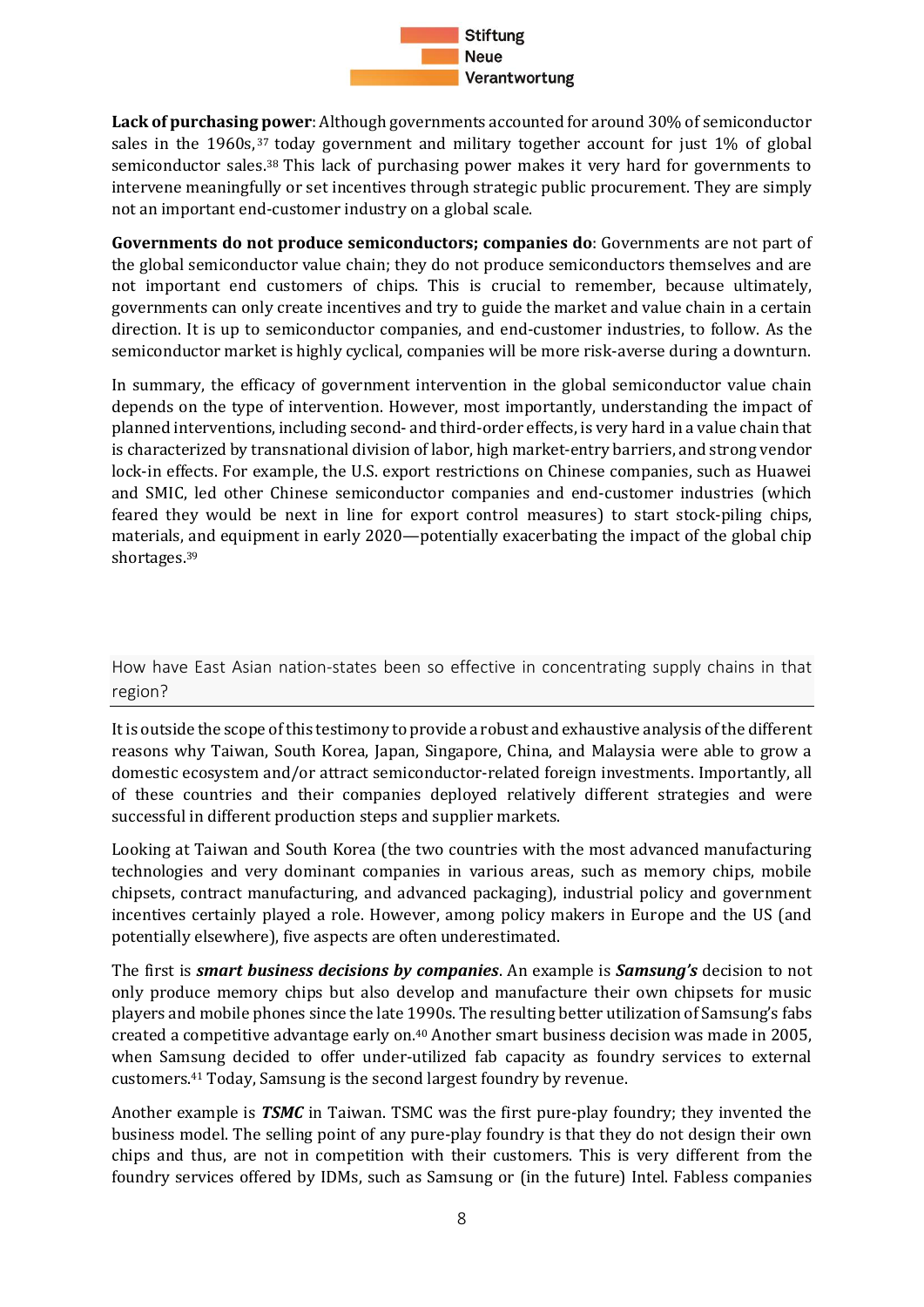

must collaborate very closely with foundries to best develop future chip designs on a particular process node. If you are closely collaborating with a competitor, questions of IP protection and trust quickly arise. 42

The second is the impact of *continued currency undervaluation* of the New Taiwan dollar (NTD) and South Korean won (KRW) against the U.S. dollar. <sup>43</sup> The deliberate currency undervaluation through different government interventions keeps the prices of exported goods and services comparatively low, making them potentially more attractive in the international market. The undervalued NTD makes it cheaper for foreign chip design companies to rely on TSMC, UMC, and many other Taiwanese foundries for contract manufacturing. <sup>44</sup> Some scholars argue that Taiwanese companies benefitted perhaps more from the consistently undervalued NTD over the past few decades than from other industrial policy measures.<sup>45</sup>

The third is the *strength of ecosystems that grew for more than three decades*. It would be naïve to think that countries such as South Korea and Taiwan became semiconductor hubs solely because of government incentives, and that if those incentives were matched by other (Western) regions, the supply chain would "re-shore." These countries are much more than manufacturing hubs after more than three decades of continued growth. They play a crucial role in global semiconductor R&D<sup>46</sup> and have established talent pipelines and well-functioning bureaucracy in direct support of the semiconductor industry. However, they also benefit substantially from regional cluster effects.<sup>47</sup> These benefits make it highly likely that East Asian countries, especially Taiwan and South Korea, will continue to play critical roles within the global semiconductor ecosystem—beyond mere manufacturing locations—far beyond this decade.

The fourth is *conscious business decisions by Western chip suppliers and end-customer industries*. Western companies also played a role in shifting the global semiconductor value chain toward East Asia. To control capital expenditures, most Western semiconductor companies have established front-end or back-end fabs over the last two decades in countries such as Malaysia, China, and Singapore. If end-customer industries, such as automotive, mobile, and ICT, are not incentivizing geographic diversification through strategic procurement decisions (being willing to pay more), not much will change.

The fifth is that*the chip shortages are not a result of overdependence on East Asia*. Since 2020, the global semiconductor value chain has been struggling with multiple shortages occurring concurrently in different production steps and supplier markets for different reasons. For some of these constraints, the semiconductor industry itself is to blame, but a large share of supply disruptions stems from poor purchasing and management decisions in end-customer industries.<sup>48</sup> More manufacturing capacity in the US would not have alleviated the shortages in the automotive industry, as one example. To say that "current dependencies on Asia created the chip shortages" is simply not true.<sup>49</sup>

<span id="page-8-0"></span>What is "resilience" with respect to the semiconductor supply chain? How much re-shoring, near-shoring, and ally-shoring is feasible in your view? How much is about leveraging strategic interdependence, or the complex interdependencies across the global value chain, to manage vulnerabilities?

When developing long-term industrial and trade policy addressing challenges in a transnational, complex value chain, such as semiconductors, being clear about and distinguishing between long-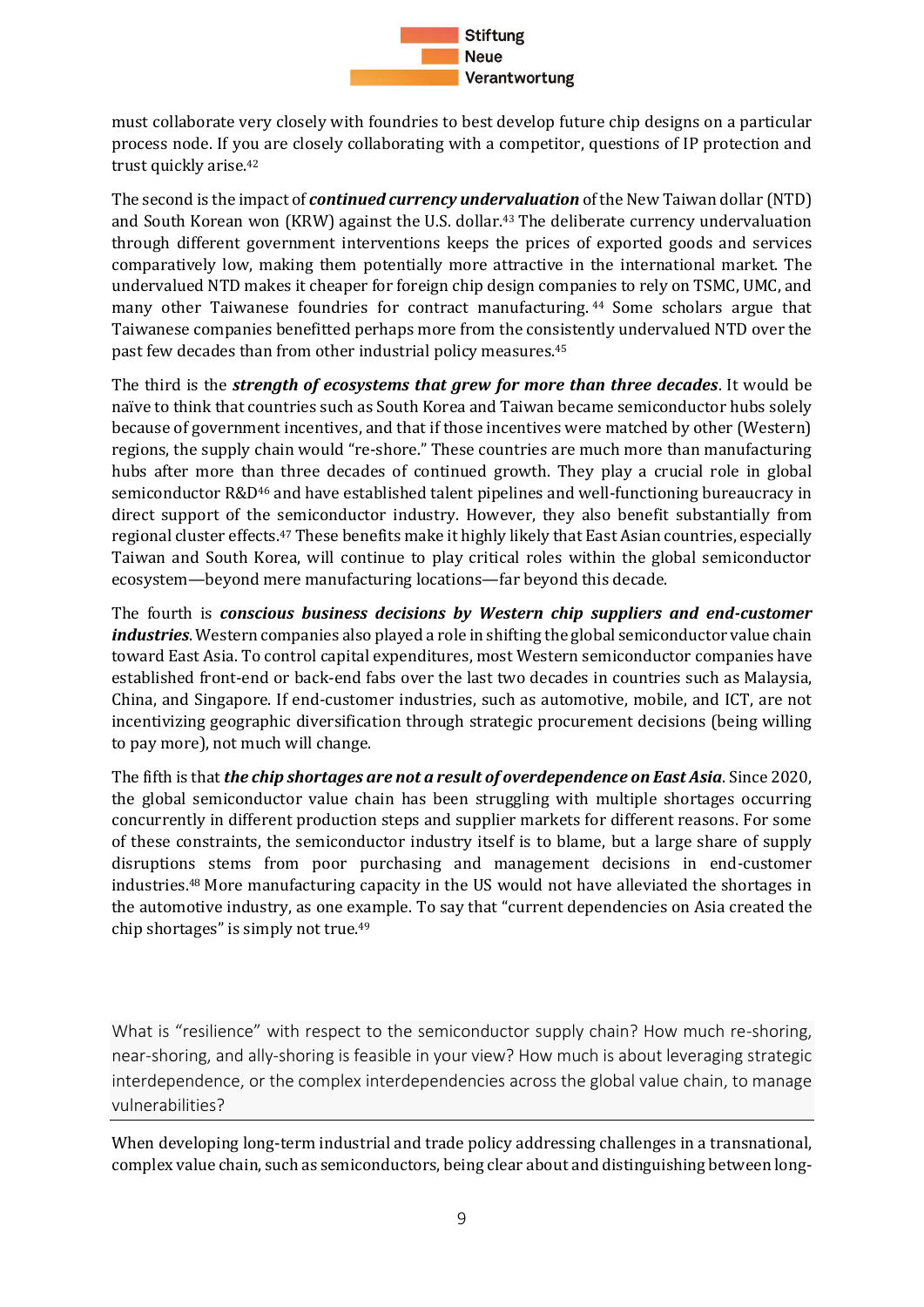

term policy goals is essential. If one agrees that autarky in semiconductors is neither feasible nor desirable, then policy intervention and long-term initiatives should be assessed in terms of three areas. They can then be prioritized, and conflicting goals identified.

#### **THREE AREAS FOR ASSESSING SEMICONDUCTOR POLICY**

*For a more comprehensive discussion of the three areas and how they can inform policy decisions vis-à-vis China's semiconductor strategy, please see endnote 11.* 

*National security***.** As a foundational technology, chips are a prerequisite for today's weapon systems, and governments have an interest in ensuring supply security and strengthening the military's capability to access and develop this technology. Another aspect is denying an adversary access to technology with military utility (controlling technology transfer).

*Global supply chain resilience***.** As every sector depends on access to chips, and the value chain will continue to be transnational, policy measures should also aim to strengthen global supply chain resilience. Are there single points of failure? How quickly can the global supply chain recover from external shocks, such as natural disasters?

*Technological competitiveness***.** The semiconductor ecosystem is highly competitive and innovates with first-mover advantages and a "winner-takes-all" market.<sup>50</sup> Industrial policy can also aim to strengthen the domestic ecosystem to gain a competitive advantage and be able in the long term to continue to innovate and develop new technologies.

Policy makers can assess initiatives that focus on particular *production steps*, *supplier markets,* or *types of semiconductors* through the lens of the three areas. The following are examples.

**Example 1 – Back-end manufacturing**. Around 60% of the global back-end manufacturing capacity is in China and Taiwan. At the same time, compromising a chip (implementing a hardware backdoor or "kill switch") during back-end processes is more feasible than during front-end manufacturing processes.<sup>51</sup> Thus, relying on Chinese back-end capacity comes with potential risks.

- o From the *national security* standpoint, near- or ally-shored back-end fabs are preferable to back-end fabs located in China. Substantially re-shoring back-end capacity to the US most likely will not be economically viable due to the significantly lower profit margins, lower value-add, and higher labor intensity compared to frontend manufacturing.
- o The increasing importance of advanced packaging (chiplets, <sup>52</sup> heterogeneous integration) also means that government support for back-end manufacturing would not just stem from national security considerations but also potentially address future *technological competitiveness*.
- o Increasing back-end capacity through near- or ally-shoring would have a limited effect on *global supply chain resilience*. Although back-end capacity was (and partially still is at the time of writing) constrained and contributes to the chip shortages, <sup>53</sup> this production step is geographically less concentrated than, for example, cutting-edge front-end manufacturing.

**Example 2 – Semiconductor-grade chemicals**. Semiconductor manufacturing relies on many chemicals that often can be sourced from only a few suppliers due to high purity requirements. The noble gases neon and xenon are mainly sourced from Ukraine and Russia<sup>54</sup> and helium mainly from Russia and Qatar, to name just a few. Although semiconductor companies keep an overstock of these chemicals and gases, a supply disruption can have a direct impact on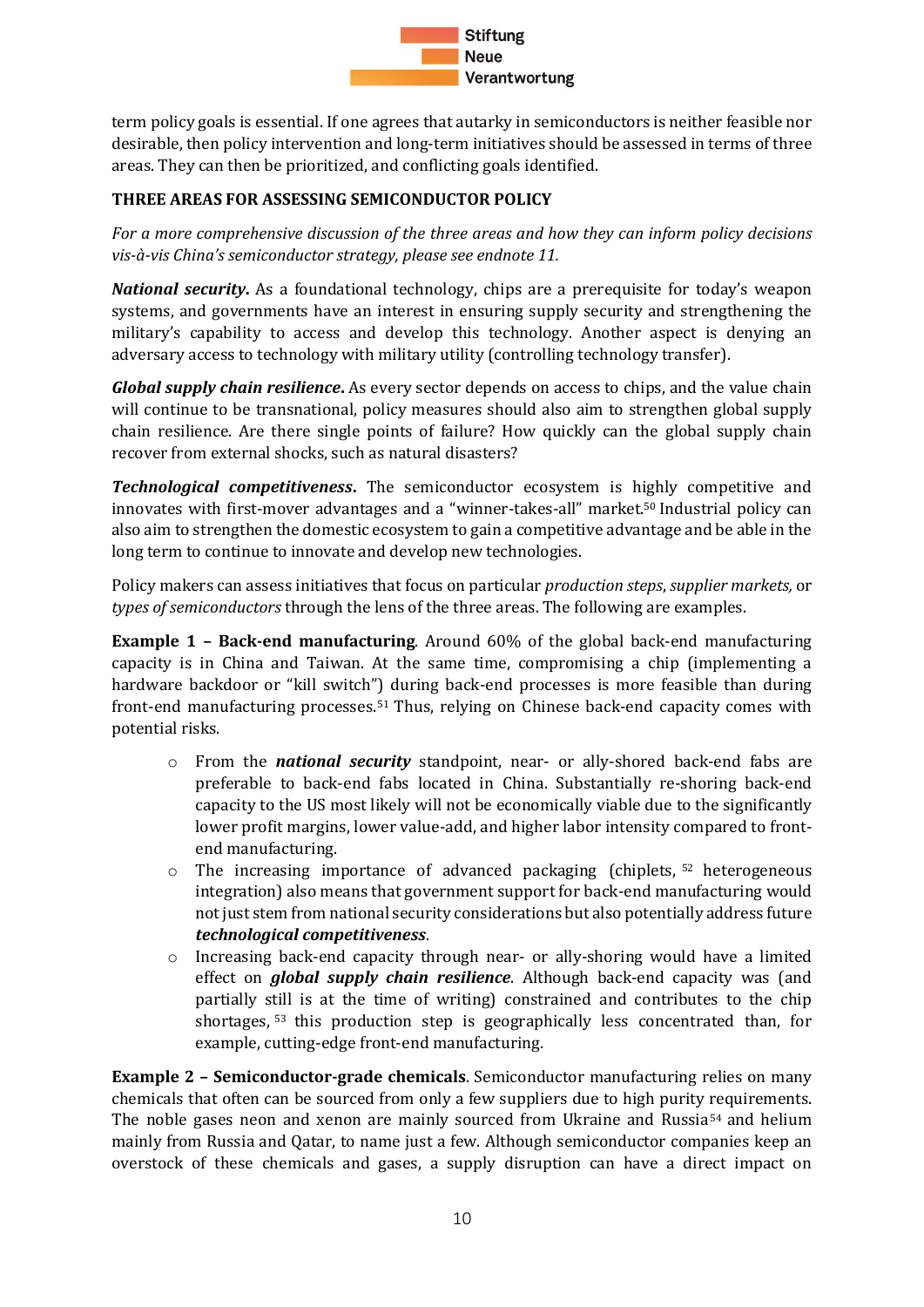

manufacturing capacity. Would investing in a national (or near-shored) reserve<sup>55</sup> for some of these gases be justified to strengthen supply security?

- o There would be no impact on *national security,* because a chip cannot be compromised via the chemicals used during manufacturing processes.
- o A national gas reserve also would not meaningfully impact the *technological competitiveness* of the domestic semiconductor industry.
- o Such a reserve would strengthen domestic supply security and *global supply chain resilience*, especially if governments incentivize industry to organize such a reserve as shared resources with joint investments.

#### **MINIMAL VIABLE COOPERATION AND LEVERAGE**

In a value chain characterized by transnational division of labor, securing leverage through interdependencies but also fostering cooperation may be a more sensible approach than striving for autarky or self-reliance. China is highly reliant on US-origin semiconductor technology today, but the Chinese semiconductor ecosystem will certainly continue to grow over the next decade. No matter what the US and its allies do, in the future, Chinese companies will have stronger positions within the global value chain than today. Thus, the policy question is, what is better: a Chinese semiconductor ecosystem that is mostly self-reliant but several generations behind the global cutting-edge or one that continues to rely strongly on Western technology but is competing successfully in some markets?<sup>56</sup>

Today, nobody can make cutting-edge chips without lithography equipment from Europe, photomasks and photoresists from Japan, <sup>57</sup> and etching equipment and software from the US. Then everything comes together in Taiwan or South Korea. Although Chinese companies do not play a strong role in cutting-edge semiconductor manufacturing, they have competitive positions in trailing-edge front-end manufacturing and back-end manufacturing, at the very least. Thus, going forward, U.S. and allied policy makers should focus on ensuring leverage through "minimal viable cooperation."

*Ensuring leverage:* Interdependency can support stability. Especially when looking at the global semiconductor ecosystem, a goal of industrial and research policy in the US and allied countries should be to ensure that, in the long term, U.S. and allied companies still control critical positions within the global value chain. This is mainly achieved by "running faster."<sup>58</sup> Doing so requires industrial and research policy that is also focused on "strengthening strengths" (such as cuttingedge U.S. chip design)<sup>59</sup> instead of indiscriminately providing financial support to anything related to chips and trying to copy what already exists in allied countries.

**Minimal viable cooperation**: Utilizing that leverage by exploiting chokepoints within the global semiconductor value chain will be possible only if there are interdependencies in the long term. Thus, even with the most restrictive trade policy, people within the US and allied governments should still think about avenues for "minimal viable cooperation" with Chinese companies and the Chinese market.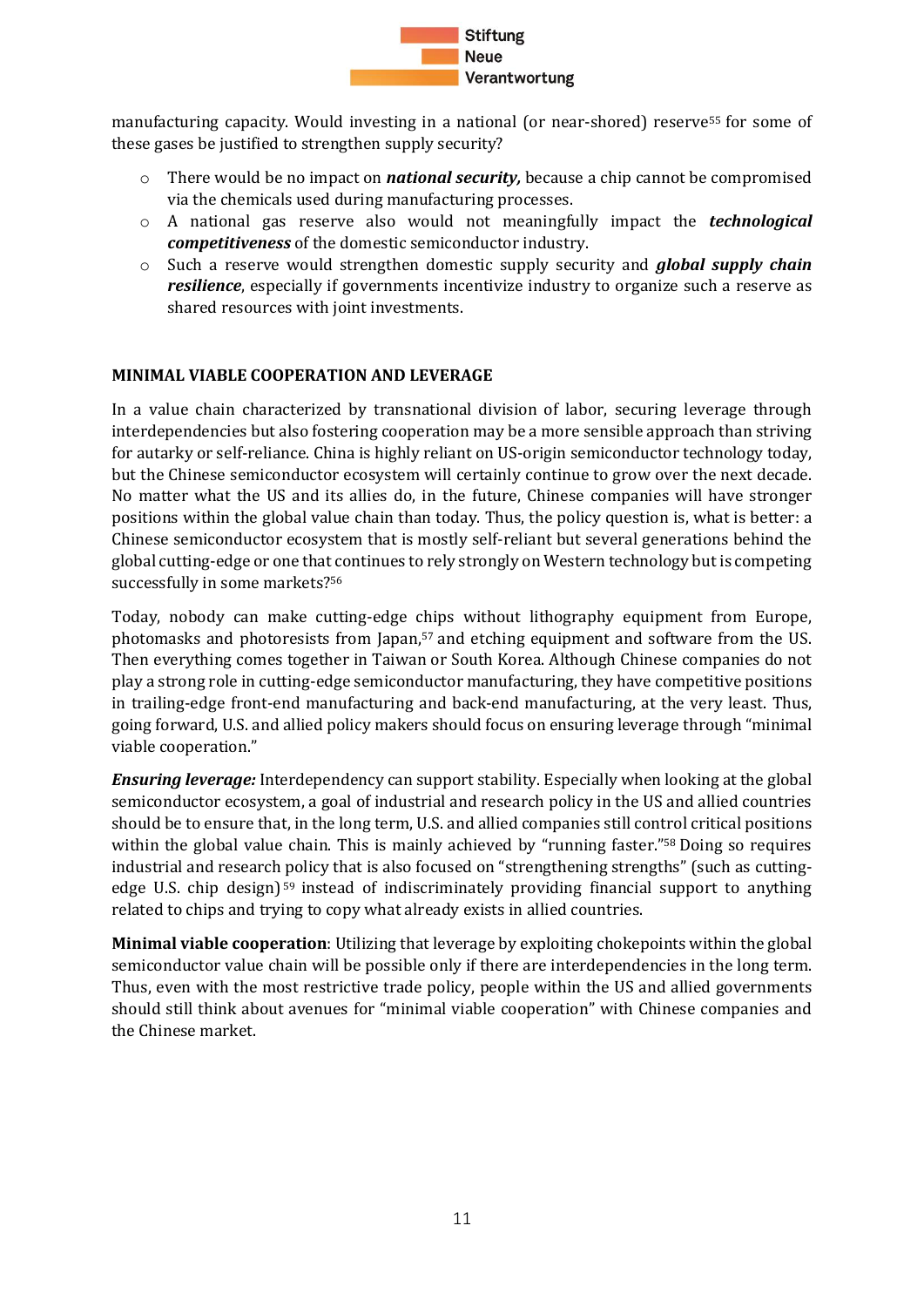

<span id="page-11-0"></span>Assess how difficult it would be for the United States and China to achieve "resilience" given that both will be attempting to create asymmetrical dependencies and vulnerabilities?

The European Union (EU) defined resilience as "the ability not only to withstand and cope with challenges but also to undergo transitions in a sustainable, fair, and democratic manner."<sup>60</sup> With that overarching aspiration, "decoupling" from China would not be the aim of industrial and trade policy for one of the U.S. government's closest allies. It would be challenging, if the U.S. government's understanding of "resilience" is to avoid being dependent on the Chinese semiconductor ecosystem so that even in the long-term the Chinese government cannot exploit their industry's position within the global value chain. It would also be hard to operationalize such a definition of "resilience," as China has dominant positions within the *electronics* value chain, from rare earth metals (raw materials for semiconductor production) to printed circuit board production (the next downstream production step after back-end manufacturing) $61$  and final assembly. If policy makers want to meaningfully strategize about how best to strengthen resilience (manage interdependencies, assess chokepoints, ensure leverage, and evaluate cooperation), a narrow view on the semiconductor value chain is ill-advised.

A suggested working definition of resilience in semiconductors for the U.S. and allied governments is "to withstand and cope with challenges that arise from interdependencies with China's semiconductor ecosystem." Those challenges are threefold, as previously stated: national security, global supply chain resilience, and technological competitiveness. Each might require different policy measures.

*National security challenges* arising from interdependencies with China's semiconductor ecosystem: U.S. and allied governments would need to ensure that their militaries do not depend on Chinese semiconductor manufacturing, as well as utilize export restrictions for technologies with clear military utility.

*Global supply chain resilience* challenges arising from interdependencies with China's semiconductor ecosystem: U.S. and allied governments would need to ensure that there are very limited single points of failure within the Chinese ecosystem. An example is the severe supply chain disruptions due to China's lock-down of Shanghai as part of their "zero COVID" strategy.<sup>62</sup> Strengthening the supply chain's resilience against these types of disruptions would require the participation of end-customer industries (strategic overstocks, instead of just-in-time delivery) as well as cooperation with allied governments.

*Technological competitiveness* challenges arising from interdependencies with China's semiconductor ecosystem: China's chip design ecosystem will continue to grow and will become increasingly competitive.<sup>63</sup> This means that, in the future, U.S. companies might increasingly rely on chips designed by Chinese companies. To what extent this poses a threat to U.S. technological competitiveness depends on the sector and type of chip. However, the only meaningful way to address that challenge is through long-term industrial and research policy that incentivizes companies to "run faster." As staying at the global competitive edge in semiconductors takes 18 times more R&D resources today than in the 1970s, this can be accomplished only through collaboration with like-minded partners.<sup>64</sup>

In summary, "resilience" in semiconductors should not be interpreted as essentially decoupling from China. Instead, the overarching policy goal for the U.S. and allied governments should be to "withstand and cope with challenges that arise from interdependencies with China's semiconductor ecosystem." This is achievable in the long term but will require consistent and nuanced policy intervention at three areas: national security, global supply chain resilience, and technological competitiveness. Failing to clearly articulate which of these goals a government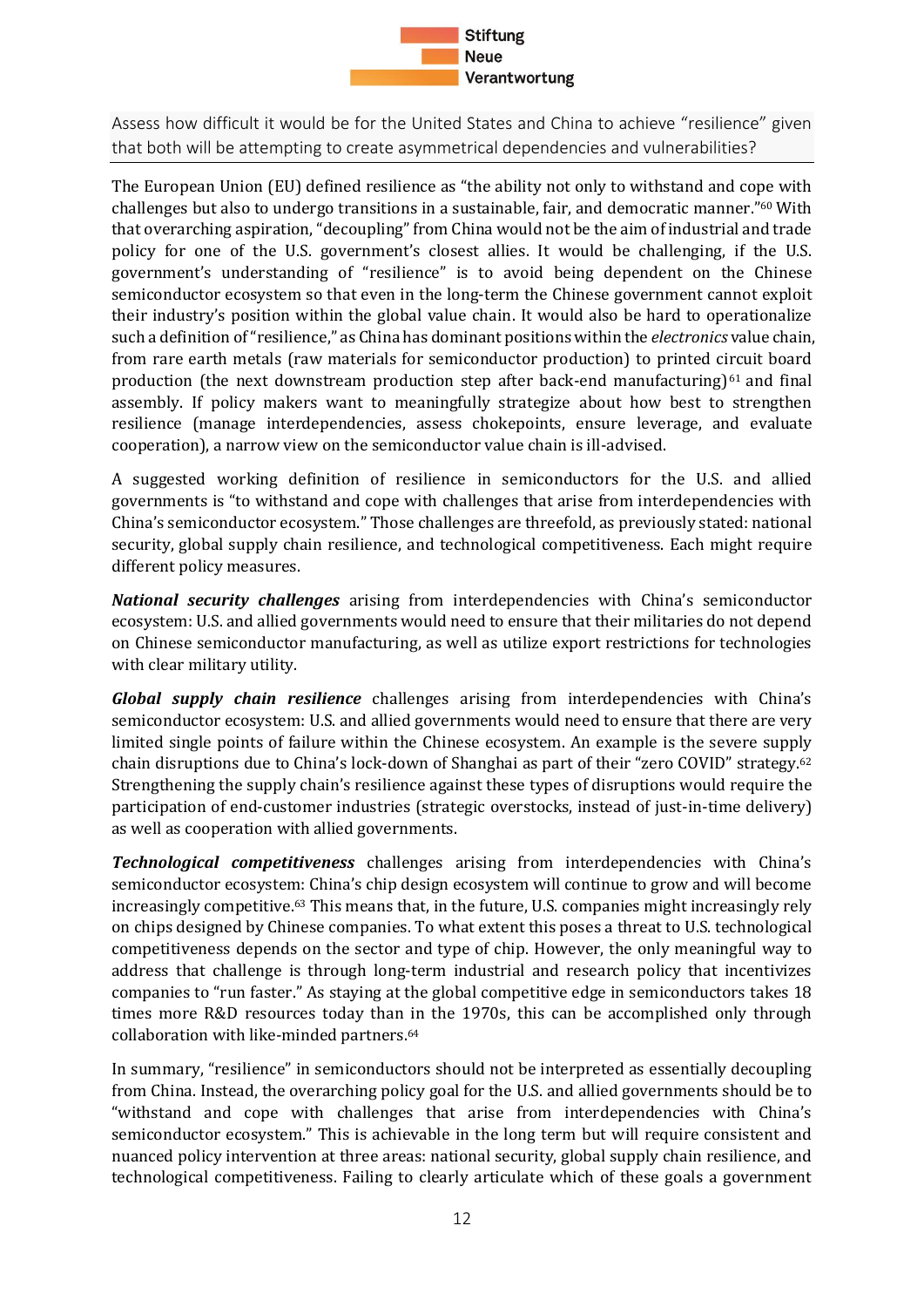

intervention is aiming for makes it significantly harder not only to coordinate with allies but also to receive the necessary support from the industry.

<span id="page-12-0"></span>What specific tools should the U.S. government leverage to build resilience into semiconductor supply chains?

*Build up knowledge.* To strengthen resilience, coordinate with allies, and manage risks stemming from interdependencies with China's chip ecosystem, the U.S. and allied governments need a deep and holistic understanding of the global semiconductor value chain. This type of knowledge partially exists in export control and investment screening units within governments. To continuously map the value chain and assess interdependencies and chokepoints, governments require institutionalized resources—units that focus solely on long-term mapping of the semiconductor value chain (and potentially other technology value chains in the future). One-off reports<sup>65</sup> and requests for information<sup>66</sup> are not sustainable and should be used only as a starting point. This does not mean that governments should try to micro-manage the value chain and struggle with companies for business confidential information. Industry associations, market analysts, and the financial sector have a wealth of information that, in the first step, governments could build on to establish a mapping framework (including their own data pipelines) that encompasses trade, financial, and market data, including company competitiveness. This could then be augmented with targeted requests for information from companies to fill gaps. Although supply chain *monitoring*, as currently discussed within the EU–US Trade and Technology Council (TTC), should be the responsibility of semiconductor and end-customer industries, strategic, long-term government *mapping* would support existing policy tools (investment screening, export restrictions, sanctions, and subsidies) and inform potential international partnerships.

*Understand the long-term impact of export restrictions on your own industry.* If the ultimate goal is to curb the technological advancements of China's semiconductor ecosystem at all costs, it makes sense to exploit the dominance of U.S. (and allied) equipment vendors and EDA vendors through export restrictions. However, this comes with potentially significant downsides. First, the semiconductor industry is highly R&D intensive: Equipment suppliers spend 10–15% of revenue on R&D, and EDA suppliers more than 30%. At the same time, China is currently the most important market for equipment suppliers, accounting for more than 30% of equipment sales. Lost sales due to export restrictions negatively impact future R&D to stay at the cutting-edge. How can we compensate for that? Second, if it is not about complete decoupling, and U.S. and allied equipment and EDA suppliers are supposed to stay—at least to some extent—in the Chinese market, export restrictions (if applied broadly and indiscriminately) could be perceived as a business continuity risk by Chinese customers incentivizing efforts to "de-Americanize" supply chains. <sup>67</sup> Third, broad application of export restrictions also fuels China's efforts to develop local alternatives to alleviate chokepoints in the long term.<sup>68</sup> This is not to say that export restrictions are not a viable tool but potentially to the detriment of the long-term competitiveness of the domestic industry.<sup>69</sup>

*Coordinate and collaborate with allies.* It is unfortunate if groups within the U.S. government truly believe that the US should "move to making chips in America, not friend-shoring."<sup>70</sup> Making chips without relying on ally-shoring for front-end or back-end manufacturing would not strengthen the United States' resilience or be economically viable. The U.S. government should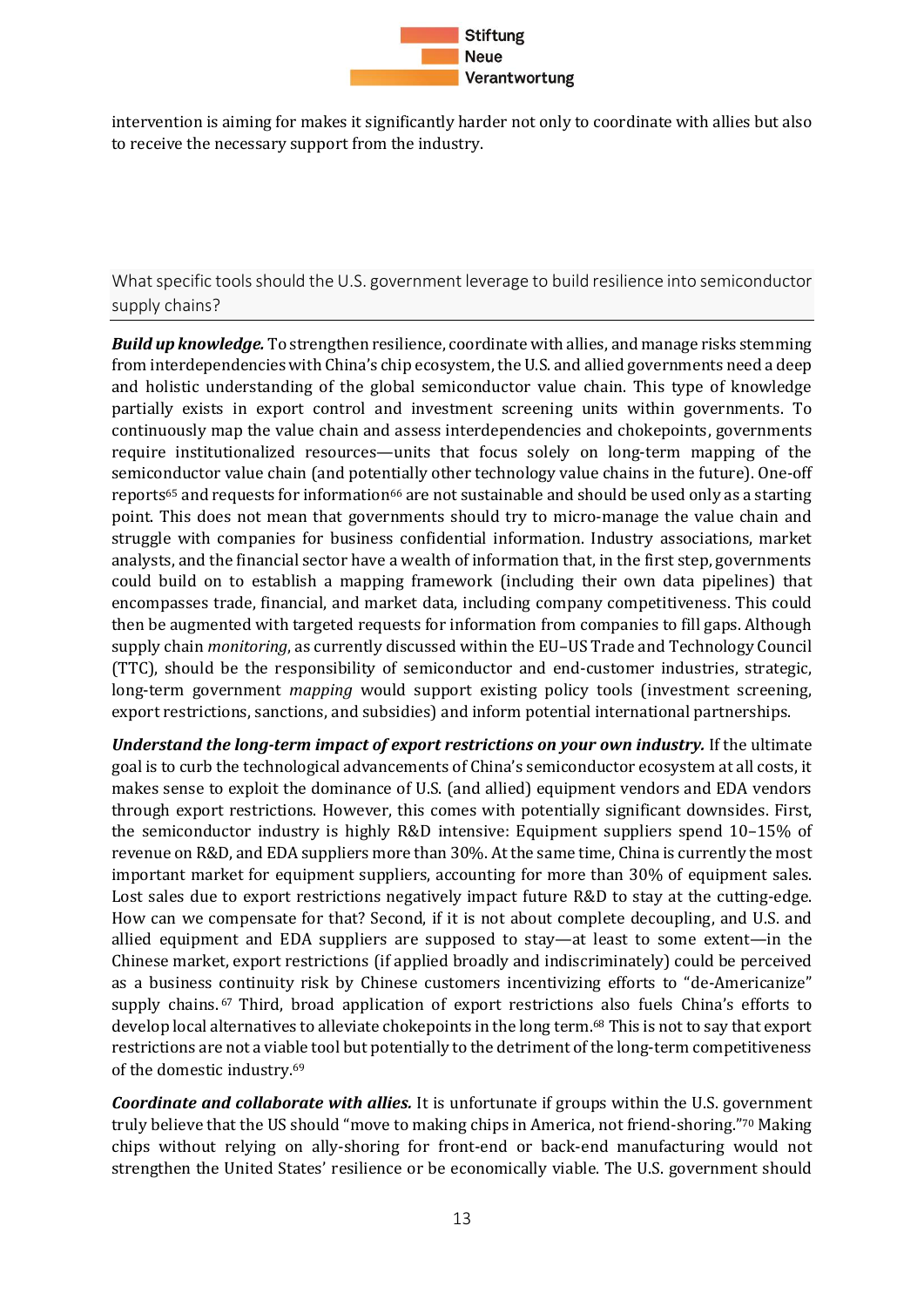

continue and intensify cooperation with like-minded international partners regarding how best to strengthen the resilience of the global semiconductor value chain and work on a shared understanding of what role governments play within the semiconductor ecosystem. In that regard, exchanges with allied governments (such as within the EU-US TTC, <sup>71</sup> with South Korea as part of the planned "Supply Chain and Commercial Dialogue," <sup>72</sup> or with Japan on "Basic Principles on Semiconductor Cooperation"73) are good starting points.

*None of this will work without end-customer industries.* Semiconductor companies are suppliers of end-customer industries, such as automotive, consumer electronics, ICT, etc. If efforts to restructure the global semiconductor value chain to increase resilience are mainly based on governments "pushing" in contrast to end-customer industries "pulling," the efforts are destined to fail in the long term. Semiconductor suppliers are more likely to invest in domestic manufacturing capacity if there is a market for it: if their customers ask for chips that were manufactured in an "allied" supply chain and are willing to pay a premium. Thus far, in the US and in the EU, much of the efforts surrounding re-, near-, and ally-shoring come from governments and semiconductor suppliers. This is not sustainable without a much more substantial "pull" from end-customer industries that ultimately would need to pay for it.

<span id="page-13-0"></span>The Commission is mandated to make recommendations to Congress. What other policy recommendations would you make based on the topic of your testimony?

*This is a marathon, not a sprint.* If policy makers, both in the US and Europe, are serious about strengthening the resilience of the global semiconductor ecosystem, it will take much more than a decade of continuous and consistent engagement with the semiconductor industry and endcustomer industries to elaborate goals, build trust, and understand industry needs. If companies think that this is simply the current *Zeitgeist,* and policy makers soon move on to other areas, not much will change.

*The author would like to thank the U.S.–China Economic and Security Review Commission for the opportunity to testify. He would also like to thank Martin Chorzempa for valuable feedback and Julia Hess and Helena Winiger for their help. You can find SNV's previous analysis of the global semiconductor value chain here[: https://www.stiftung-nv.de/en/project/geotech/publikationen](https://www.stiftung-nv.de/en/project/geotech/publikationen)*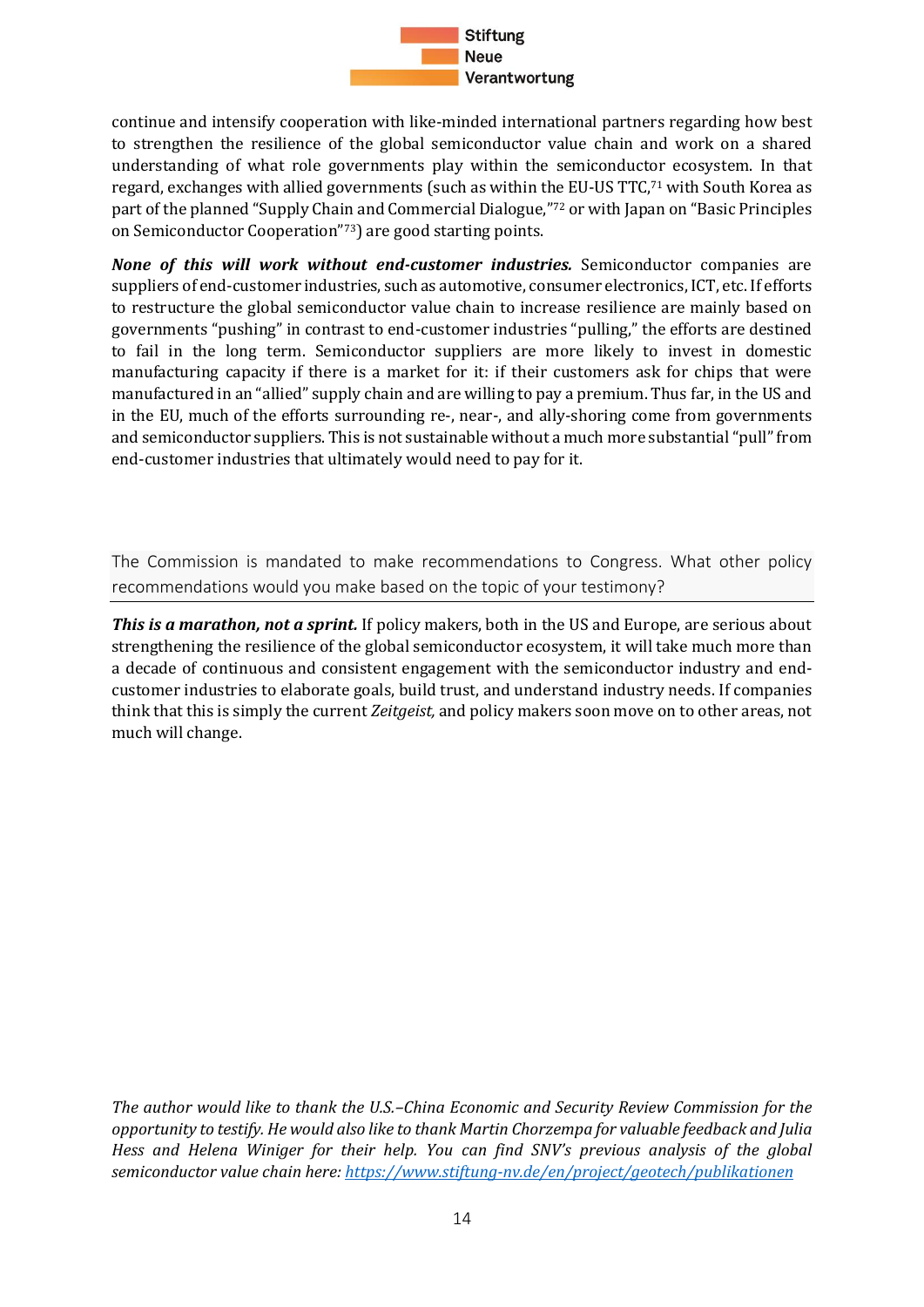



<span id="page-14-0"></span>Figure 1: **Front-end capacity as of December 2020 in million wafers per month [source: IC Insights]**

#### Figure 2: **Accumulated SME spending by destination (country) in USD billion [source: SEMI]**

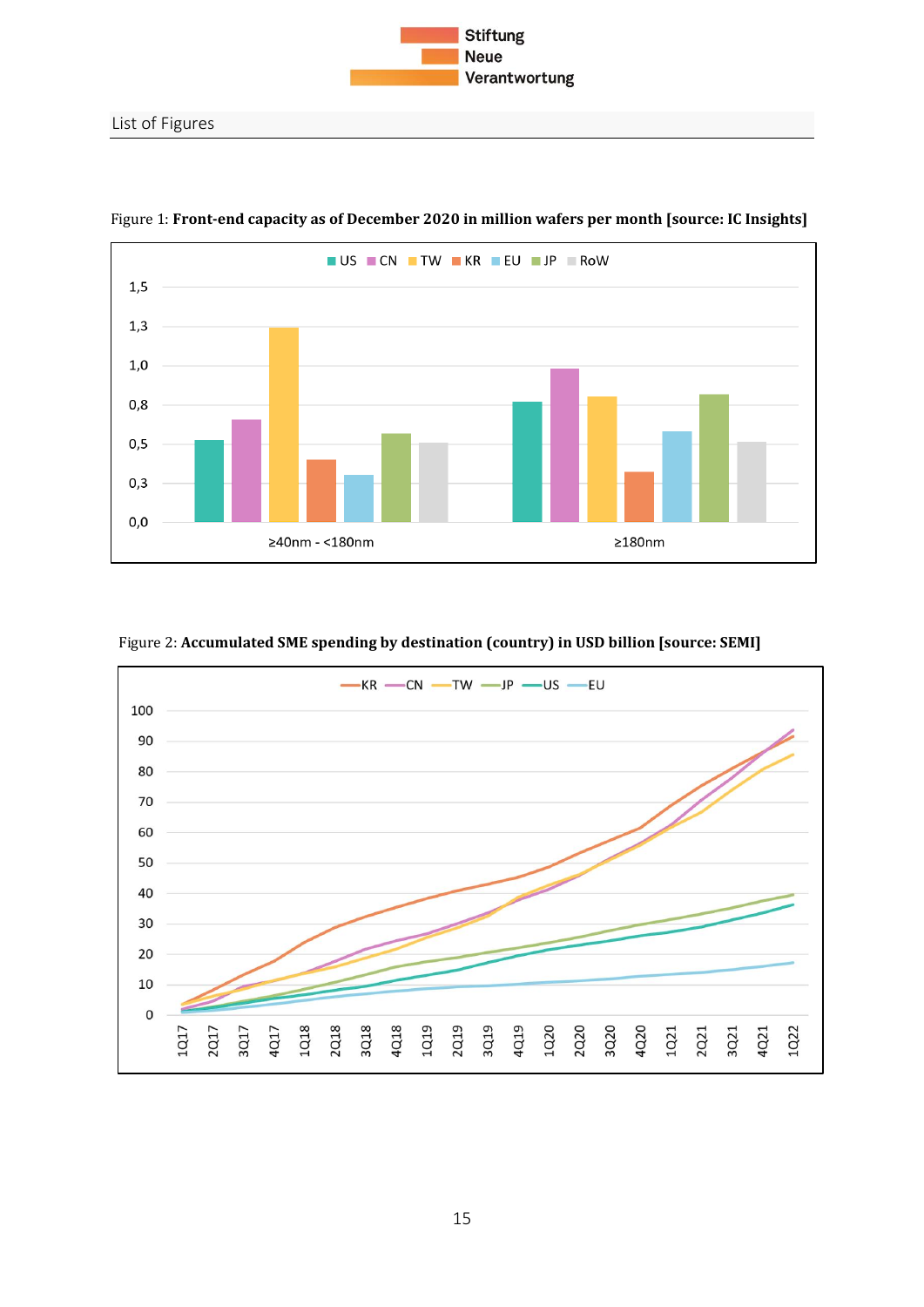

<span id="page-15-0"></span>References

<sup>1</sup> Antonio Varas, Raj Varadarajan, Jimmy Goodrich, and Falan Yinug. 2021. "Strengthening the Global Semiconductor Supply Chain in an Uncertain Era." SIA x BCG. [https://www.semiconductors.org/wp](https://www.semiconductors.org/wp-content/uploads/2021/04/SIA-BCG-Report_Strengthening-the-Global-Semiconductor-Supply-Chain_April-2021.pdf.)[content/uploads/2021/04/SIA-BCG-Report\\_Strengthening-the-Global-Semiconductor-Supply-](https://www.semiconductors.org/wp-content/uploads/2021/04/SIA-BCG-Report_Strengthening-the-Global-Semiconductor-Supply-Chain_April-2021.pdf.)[Chain\\_April-2021.pdf.](https://www.semiconductors.org/wp-content/uploads/2021/04/SIA-BCG-Report_Strengthening-the-Global-Semiconductor-Supply-Chain_April-2021.pdf.) <sup>2</sup> Luffy Liu. 2019. "Countdown: How Close Is China to 40% Chip Self-Sufficiency?" EETimes. [https://www.eetimes.com/countdown-how-close-is-china-to-40-chip-self-sufficiency/.](https://www.eetimes.com/countdown-how-close-is-china-to-40-chip-self-sufficiency/) 

<sup>3</sup> SIA. 2022. "China's Share of Global Chip Sales Now Surpasses Taiwan's, Closing in on Europe's and Japan's." [https://www.semiconductors.org/chinas-share-of-global-chip-sales-now-surpasses-taiwan](https://www.semiconductors.org/chinas-share-of-global-chip-sales-now-surpasses-taiwan-closing-in-on-europe-and-japan/)[closing-in-on-europe-and-japan/.](https://www.semiconductors.org/chinas-share-of-global-chip-sales-now-surpasses-taiwan-closing-in-on-europe-and-japan/)

<sup>4</sup> Jan-Peter Kleinhans and Julia Hess. 2021. "Understanding the Global Chip Shortages. Why and How the Semiconductor Value Chain Was Disrupted." Stiftung Neue Verantwortung. [https://www.stiftung](https://www.stiftung-nv.de/sites/default/files/understanding_the_global_chip_shortages.pdf.)[nv.de/sites/default/files/understanding\\_the\\_global\\_chip\\_shortages.pdf.](https://www.stiftung-nv.de/sites/default/files/understanding_the_global_chip_shortages.pdf.)

<sup>5</sup> Harald Bauer, Ondrej Burkacky, Peter Kenevan, Stephanie Lingemann, Klaus Pototzky, and Bill Wiseman. 2020. "Semiconductor Design and Manufacturing: Achieving Leading-Edge Capabilities." McKinsey. [https://www.mckinsey.com/industries/advanced-electronics/our-insights/semiconductor](https://www.mckinsey.com/industries/advanced-electronics/our-insights/semiconductor-design-and-manufacturing-achieving-leading-edge-capabilities.)[design-and-manufacturing-achieving-leading-edge-capabilities.](https://www.mckinsey.com/industries/advanced-electronics/our-insights/semiconductor-design-and-manufacturing-achieving-leading-edge-capabilities.)

<sup>6</sup> SIA. 2021. "Comments on Notice of Request for Public Comments on Risks in the Semiconductor Supply Chain." 86 Fed. Reg. 53031 (Sept. 24, 2021). [https://www.regulations.gov/comment/BIS-2021-0036-](https://www.regulations.gov/comment/BIS-2021-0036-0114.) [0114.](https://www.regulations.gov/comment/BIS-2021-0036-0114.)

<sup>7</sup> Jan-Peter Kleinhans and Nurzat Baisakova. 2020. "The Global Semiconductor Value Chain: A Technology Primer for Policy Makers." Stiftung Neue Verantwortung. [https://www.stiftung-](https://www.stiftung-nv.de/sites/default/files/the_global_semiconductor_value_chain.pdf.)

[nv.de/sites/default/files/the\\_global\\_semiconductor\\_value\\_chain.pdf.](https://www.stiftung-nv.de/sites/default/files/the_global_semiconductor_value_chain.pdf.)

<sup>8</sup> Dylan Patel. 2021. "Advanced Packaging Part 1 – Pad Limited Designs, Breakdown of Economic Semiconductor Scaling, Heterogeneous Compute, and Chiplets."

<https://semianalysis.substack.com/p/advanced-packaging-part-1-pad-limited?s=r.>

<sup>9</sup> SEMI. 2021. "SEMI Comments to Risks in the Semiconductor Manufacturing and Advanced Packaging Supply Chain Notice of Request for Public Comments." 86 FR 14308.

[https://downloads.regulations.gov/BIS-2021-0011-0053/attachment\\_1.pdf.](https://downloads.regulations.gov/BIS-2021-0011-0053/attachment_1.pdf.) 

<sup>10</sup> Pandaily. 2021. "Top 10 Semiconductor Equipment Suppliers in China." [https://pandaily.com/top-10](https://pandaily.com/top-10-semiconductor-equipment-suppliers-in-china/) [semiconductor-equipment-suppliers-in-china/.](https://pandaily.com/top-10-semiconductor-equipment-suppliers-in-china/)

<sup>11</sup> John Lee and Jan-Peter Kleinhans. 2021. "Mapping China's Semiconductor Ecosystem in Global Context: Strategic Dimensions and Conclusions." Stiftung Neue Verantwortung x MERICS. [https://www.stiftung](https://www.stiftung-nv.de/sites/default/files/chinas_semiconductor_ecosystem.pdf.)[nv.de/sites/default/files/chinas\\_semiconductor\\_ecosystem.pdf.](https://www.stiftung-nv.de/sites/default/files/chinas_semiconductor_ecosystem.pdf.)

<sup>12</sup> SEMI. 2021. "SEMI Comments to Risks in the Semiconductor Manufacturing and Advanced Packaging Supply Chain Notice of Request for Public Comments." 86 FR 14308.

[https://downloads.regulations.gov/BIS-2021-0011-0053/attachment\\_1.pdf.](https://downloads.regulations.gov/BIS-2021-0011-0053/attachment_1.pdf.) 

13 Siltronic. 2022. "Siltronic AG: FY 2021 Conference Call Presentation."

https://www.siltronic.com/fileadmin/investorrelations/2022/Quartal 1/20220309 Siltronic FY\_2021\_C onference Call Presentation 01.pdf.

<sup>14</sup> TrendForce. 2022. "Localization of Chip Manufacturing Rising. Taiwan to Control 48% of Global Foundry Capacity in 2022, Says TrendForce."

<https://www.trendforce.com/presscenter/news/20220425-11204.html.>

<sup>15</sup> WikiChip. 2011. "Intel Atom x3." [https://en.wikichip.org/wiki/intel/atom\\_x3.](https://en.wikichip.org/wiki/intel/atom_x3.)

<sup>16</sup> IC Insights. 2022. "Top Three Suppliers Held 94% of 2021 DRAM Marketshare."

[https://www.icinsights.com/news/bulletins/Top-Three-Suppliers-Held-94-Of-2021-DRAM-](https://www.icinsights.com/news/bulletins/Top-Three-Suppliers-Held-94-Of-2021-DRAM-Marketshare/)[Marketshare/.](https://www.icinsights.com/news/bulletins/Top-Three-Suppliers-Held-94-Of-2021-DRAM-Marketshare/)

<sup>17</sup> Omdia. 2021. "NVIDIA Maintains Dominant Position in 2020 Market for AI Processors for Cloud and Data Center." [https://omdia.tech.informa.com/pr/2021-aug/nvidia-maintains-dominant-position-in-](https://omdia.tech.informa.com/pr/2021-aug/nvidia-maintains-dominant-position-in-2020-market-for-ai-processors-for-cloud-and-data-center.)[2020-market-for-ai-processors-for-cloud-and-data-center.](https://omdia.tech.informa.com/pr/2021-aug/nvidia-maintains-dominant-position-in-2020-market-for-ai-processors-for-cloud-and-data-center.)

<sup>18</sup> Jan-Peter Kleinhans, Pegah Maham, Julia Hess, and Anna Semenova. 2021. "Who Is Developing the Chips of the Future?" Stiftung Neue Verantwortung.<https://www.stiftung-nv.de/en/node/3085.>

<sup>19</sup> Douglas Fuller. 2020. "Cutting Off Our Nose to Spite Our Face: US Policy towards China in Key Semiconductor Industry Inputs, Capital Equipment and Electronic Design Automation Tools." <https://doi.org/10.2139/ssrn.3672079.>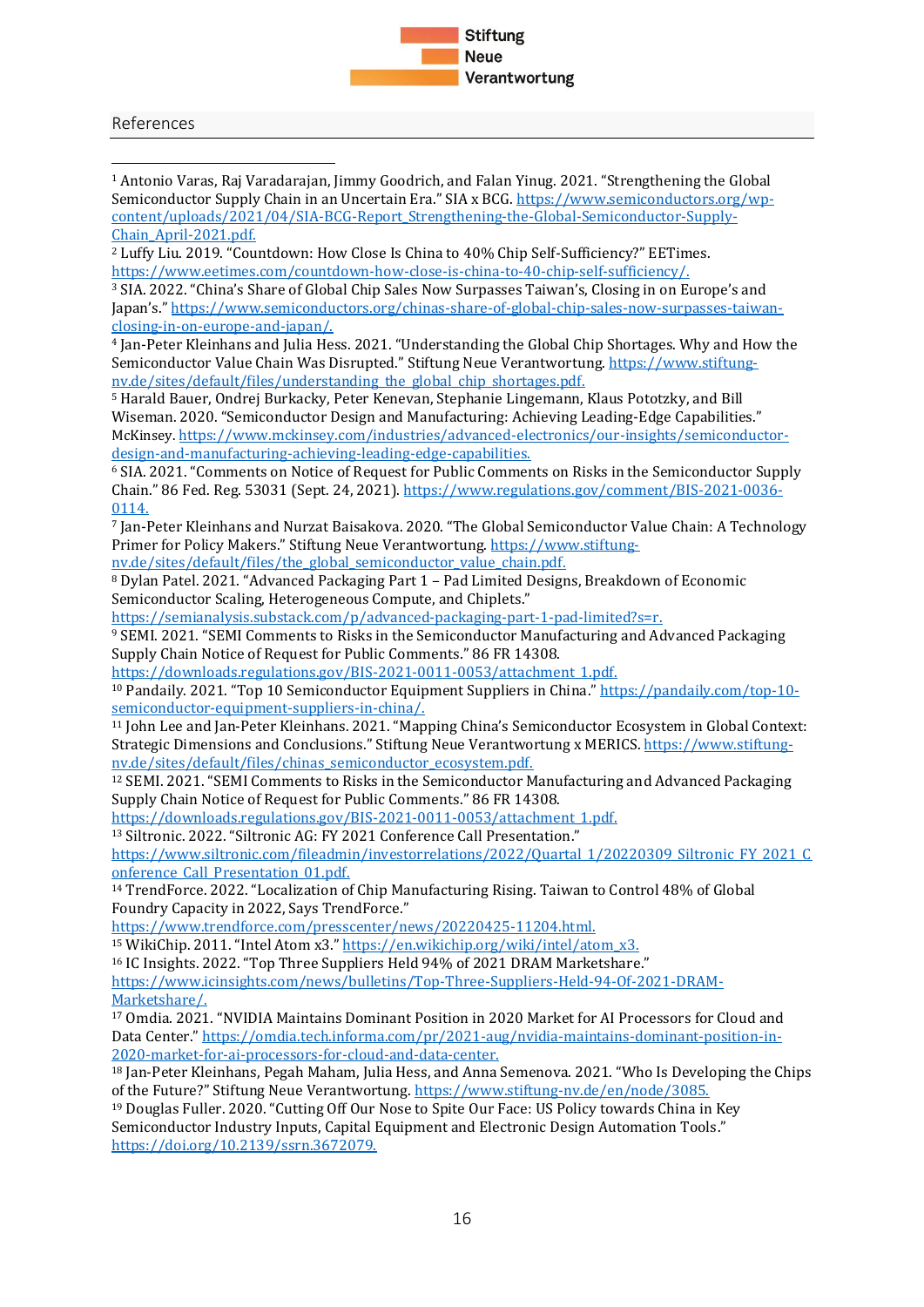

<sup>20</sup> SEMI. 2021. "SEMI Comments to Risks in the Semiconductor Manufacturing and Advanced Packaging Supply Chain Notice of Request for Public Comments." 86 FR 14308.

[https://downloads.regulations.gov/BIS-2021-0011-0053/attachment\\_1.pdf.](https://downloads.regulations.gov/BIS-2021-0011-0053/attachment_1.pdf.) <sup>21</sup> IC Insights. 2022. "Chinese Companies Hold Only 4% of Global IC Marketshare." [https://www.icinsights.com/news/bulletins/Chinese-Companies-Hold-Only-4-Of-Global-IC-](https://www.icinsights.com/news/bulletins/Chinese-Companies-Hold-Only-4-Of-Global-IC-Marketshare/)[Marketshare/.](https://www.icinsights.com/news/bulletins/Chinese-Companies-Hold-Only-4-Of-Global-IC-Marketshare/) 

<sup>22</sup> IC Insights. 2021. "Texas Instruments Continues as World's Top Analog IC Supplier." [https://www.icinsights.com/news/bulletins/Texas-Instruments-Continues-As-Worlds-Top-Analog-IC-](https://www.icinsights.com/news/bulletins/Texas-Instruments-Continues-As-Worlds-Top-Analog-IC-Supplier/)[Supplier/.](https://www.icinsights.com/news/bulletins/Texas-Instruments-Continues-As-Worlds-Top-Analog-IC-Supplier/)

<sup>23</sup> SIA. 2022. "China's Share of Global Chip Sales Now Surpasses Taiwan's, Closing in on Europe's and Japan's." [https://www.semiconductors.org/chinas-share-of-global-chip-sales-now-surpasses-taiwan](https://www.semiconductors.org/chinas-share-of-global-chip-sales-now-surpasses-taiwan-closing-in-on-europe-and-japan/)[closing-in-on-europe-and-japan/.](https://www.semiconductors.org/chinas-share-of-global-chip-sales-now-surpasses-taiwan-closing-in-on-europe-and-japan/)

<sup>24</sup> SIA. 2021. "SIA Comments to Risks in the Semiconductor Manufacturing and Advanced Packaging Supply Chain." 86 Fed. Reg. 14308. [https://www.semiconductors.org/wp](https://www.semiconductors.org/wp-content/uploads/2021/04/4.5.21-SIA-supply-chain-submission.pdf.)[content/uploads/2021/04/4.5.21-SIA-supply-chain-submission.pdf.](https://www.semiconductors.org/wp-content/uploads/2021/04/4.5.21-SIA-supply-chain-submission.pdf.)

<sup>25</sup> U.S. Department of Commerce. 2022. "Results from Semiconductor Supply Chain Request for Information." [https://www.commerce.gov/news/blog/2022/01/results-semiconductor-supply-chain-](https://www.commerce.gov/news/blog/2022/01/results-semiconductor-supply-chain-request-information.)

[request-information.](https://www.commerce.gov/news/blog/2022/01/results-semiconductor-supply-chain-request-information.) <sup>26</sup> Dan Robinson. 2022. "You're Fabbing It Wrong: Chip Shortages due to Lack of Investment in the Right Factories, Says IDC." [https://www.theregister.com/2022/01/28/idc\\_chip\\_shortages/.](https://www.theregister.com/2022/01/28/idc_chip_shortages/)

<sup>27</sup> Ed Sperling. 2022. "Slowdown, But No Correction." Semiconductor Engineering. https://semiengineering.com/slowdown-but-no-correction/.

<sup>28</sup> SEMI. 2022. "Chipping in for Equipment Suppliers: The Equipment Multiplier Effect on the Chip Shortage". [https://www.semi.org/en/blogs/business-markets/chipping-in-for-equipment-suppliers-the](https://www.semi.org/en/blogs/business-markets/chipping-in-for-equipment-suppliers-the-equipment-multiplier-effect-on-the-chip-shortage)[equipment-multiplier-effect-on-the-chip-shortage](https://www.semi.org/en/blogs/business-markets/chipping-in-for-equipment-suppliers-the-equipment-multiplier-effect-on-the-chip-shortage)

<sup>29</sup> Jan-Peter Kleinhans and John Lee. 2021. "China's Rise in Semiconductors and Europe Recommendations for Policy Makers." Stiftung Neue Verantwortung x MERICS[. https://www.stiftung](https://www.stiftung-nv.de/sites/default/files/chinas_rise_in_semiconductors_and_europe.pdf.)[nv.de/sites/default/files/chinas\\_rise\\_in\\_semiconductors\\_and\\_europe.pdf.](https://www.stiftung-nv.de/sites/default/files/chinas_rise_in_semiconductors_and_europe.pdf.)

<sup>30</sup> Counterpoint. 2022. "Android Smartphone SoC Market: MediaTek Leads in Low-Mid Tiers, Qualcomm in Upper." [https://www.counterpointresearch.com/android-smartphone-soc-market-2021/.](https://www.counterpointresearch.com/android-smartphone-soc-market-2021/)

<sup>31</sup> SIA. 2021. "SIA Whitepaper: Taking Stock of China's Semiconductor Industry."

[https://www.semiconductors.org/wp-content/uploads/2021/07/Taking-Stock-of-China%E2%80%99s-](https://www.semiconductors.org/wp-content/uploads/2021/07/Taking-Stock-of-China%E2%80%99s-Semiconductor-Industry_final.pdf.)Semiconductor-Industry final.pdf.

<sup>32</sup> Harald Bauer, Ondrej Burkacky, Peter Kenevan, Stephanie Lingemann, Klaus Pototzky, and Bill Wiseman. 2022. "Semiconductor Design and Manufacturing: Achieving Leading-Edge Capabilities." McKinsey. [https://www.mckinsey.com/industries/advanced-electronics/our-insights/semiconductor](https://www.mckinsey.com/industries/advanced-electronics/our-insights/semiconductor-design-and-manufacturing-achieving-leading-edge-capabilities.)[design-and-manufacturing-achieving-leading-edge-capabilities.](https://www.mckinsey.com/industries/advanced-electronics/our-insights/semiconductor-design-and-manufacturing-achieving-leading-edge-capabilities.)

<sup>33</sup> Wolfspeed. 2019. "Cree Announces Update to Capacity Expansion Plan - Company to Build World's Largest Silicon Carbide Device Manufacturing Facility in New York."

[https://investor.wolfspeed.com/news/news-details/2019/Cree-Announces-Update-to-Capacity-](https://investor.wolfspeed.com/news/news-details/2019/Cree-Announces-Update-to-Capacity-Expansion-Plan---Company-to-Build-Worlds-Largest-Silicon-Carbide-Device-Manufacturing-Facility-in-New-York/default.aspx.)[Expansion-Plan---Company-to-Build-Worlds-Largest-Silicon-Carbide-Device-Manufacturing-Facility-in-](https://investor.wolfspeed.com/news/news-details/2019/Cree-Announces-Update-to-Capacity-Expansion-Plan---Company-to-Build-Worlds-Largest-Silicon-Carbide-Device-Manufacturing-Facility-in-New-York/default.aspx.)[New-York/default.aspx.](https://investor.wolfspeed.com/news/news-details/2019/Cree-Announces-Update-to-Capacity-Expansion-Plan---Company-to-Build-Worlds-Largest-Silicon-Carbide-Device-Manufacturing-Facility-in-New-York/default.aspx.)

<sup>34</sup> Saif Khan. 2020. "U.S. Semiconductor Exports to China: Current Policies and Trends." [https://cset.georgetown.edu/publication/u-s-semiconductor-exports-to-china-current-policies-and](https://cset.georgetown.edu/publication/u-s-semiconductor-exports-to-china-current-policies-and-trends/)[trends/.](https://cset.georgetown.edu/publication/u-s-semiconductor-exports-to-china-current-policies-and-trends/)

<sup>35</sup> Douglas Fuller. 2020. "Cutting Off Our Nose to Spite Our Face: US Policy towards China in Key Semiconductor Industry Inputs, Capital Equipment and Electronic Design Automation Tools." <https://doi.org/10.2139/ssrn.3672079.>

<sup>36</sup> Alan Patterson. 2021. "Qualcomm, MediaTek Fill Vacuum HiSilicon Left in Smartphones." [https://www.eetimes.com/qualcomm-mediatek-fill-vacuum-hisilicon-left-in-smartphones/.](https://www.eetimes.com/qualcomm-mediatek-fill-vacuum-hisilicon-left-in-smartphones/)

<sup>37</sup> Alex Williams and Hassan Khan. 2021. "A Brief History of Semiconductors: How the US Cut Costs and Lost the Leading Edge." Employ America[. https://www.employamerica.org/researchreports/a-brief](https://www.employamerica.org/researchreports/a-brief-history-of-semiconductors-how-the-us-cut-costs-and-lost-the-leading-edge/)[history-of-semiconductors-how-the-us-cut-costs-and-lost-the-leading-edge/.](https://www.employamerica.org/researchreports/a-brief-history-of-semiconductors-how-the-us-cut-costs-and-lost-the-leading-edge/)

<sup>38</sup> SIA. 2021. "2021 Factbook." [https://www.semiconductors.org/wp-content/uploads/2021/05/2021-](https://www.semiconductors.org/wp-content/uploads/2021/05/2021-SIA-Factbook-FINAL1.pdf) [SIA-Factbook-FINAL1.pdf](https://www.semiconductors.org/wp-content/uploads/2021/05/2021-SIA-Factbook-FINAL1.pdf)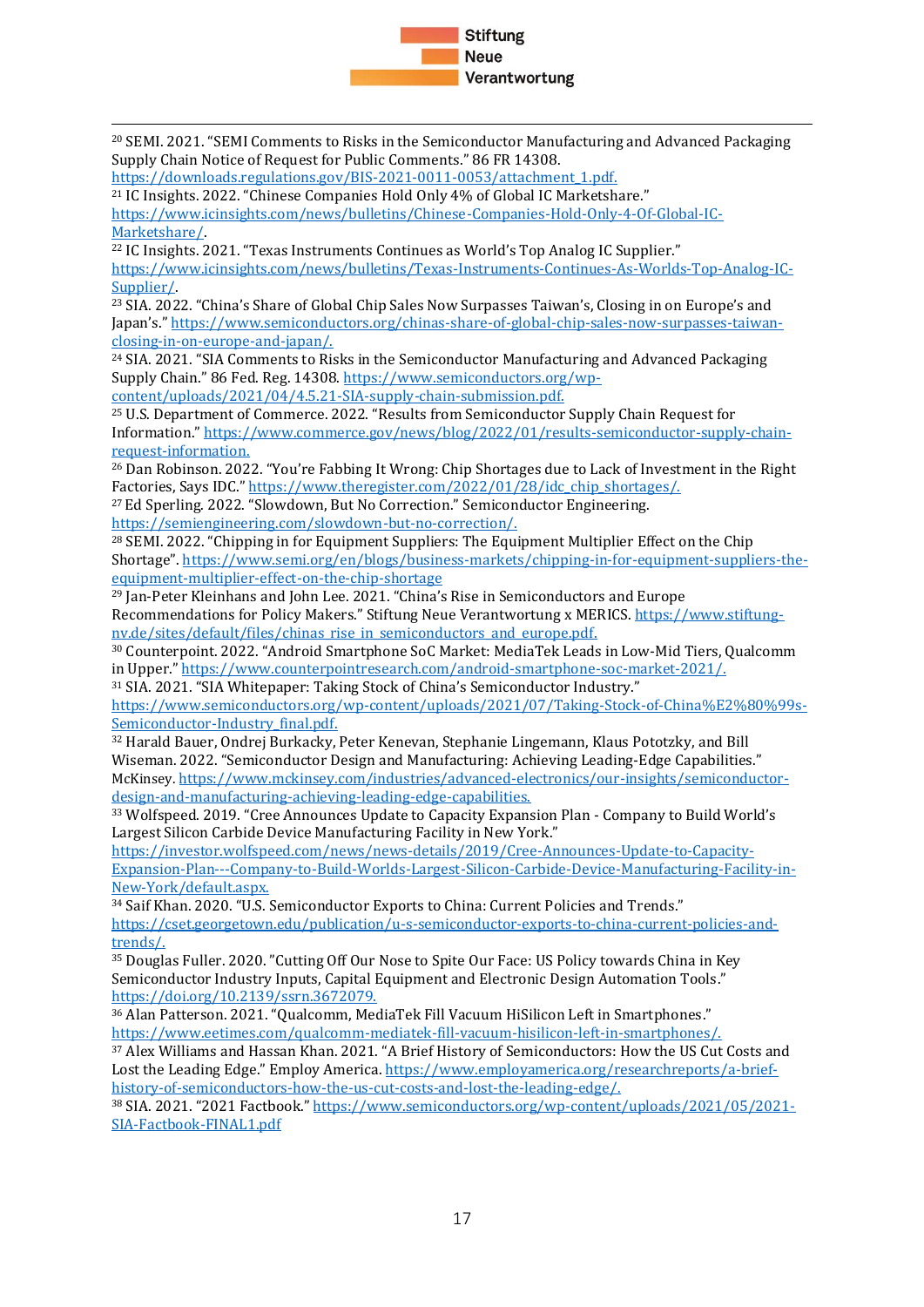

<sup>39</sup> Jan-Peter Kleinhans and Julia Hess. 2021. "Understanding the Global Chip Shortages. Why and How the Semiconductor Value Chain Was Disrupted." Stiftung Neue Verantwortung[. https://www.stiftung](https://www.stiftung-nv.de/sites/default/files/understanding_the_global_chip_shortages.pdf.)[nv.de/sites/default/files/understanding\\_the\\_global\\_chip\\_shortages.pdf.](https://www.stiftung-nv.de/sites/default/files/understanding_the_global_chip_shortages.pdf.) 

<sup>40</sup> Daniel Nenni. 2019. "A Detailed History of Samsung Semiconductor." SemiWiki.

[https://semiwiki.com/semiconductor-manufacturers/samsung-foundry/7994-a-detailed-history-of](https://semiwiki.com/semiconductor-manufacturers/samsung-foundry/7994-a-detailed-history-of-samsung-semiconductor/)[samsung-semiconductor/.](https://semiwiki.com/semiconductor-manufacturers/samsung-foundry/7994-a-detailed-history-of-samsung-semiconductor/)

<sup>41</sup> Ibid.

<sup>42</sup> Eric Knorr. 2003. "IBM's Foundry Challenge." EDN[. https://www.edn.com/ibms-foundry-challenge/.](https://www.edn.com/ibms-foundry-challenge/)

<sup>43</sup> Brad Setser and Dylan Yalbir. 2020. "Tracking Currency Manipulation." Council on Foreign Relations. [https://www.cfr.org/article/tracking-currency-manipulation;](https://www.cfr.org/article/tracking-currency-manipulation) Brad Setser. 2020. "Asian Intervention in the Foreign Exchange Market Is Back. Bigly." Council on Foreign Relations.

<https://www.cfr.org/blog/asian-intervention-foreign-exchange-market-back-bigly>

<sup>44</sup> Digits to Dollars. 2022. "Are US Semis Too Expensive?" [https://digitstodollars.com/2022/05/10/are](https://digitstodollars.com/2022/05/10/are-us-semis-too-expensive/)[us-semis-too-expensive/](https://digitstodollars.com/2022/05/10/are-us-semis-too-expensive/)

<sup>45</sup> Douglas Fuller. 2020. "The Increasing Irrelevance of Industrial Policy in Taiwan, 2016–2020." Taiwan during the First Administration of Tsai Ing-wen: Navigating in Stormy Waters, edited by G. Schubert and C-Y. Lee[. http://dx.doi.org/10.2139/ssrn.3894525.](http://dx.doi.org/10.2139/ssrn.3894525) 

<sup>46</sup> Jan-Peter Kleinhans, Pegah Maham, Julia Hess, and Anna Semenova. 2021. "Who Is Developing the Chips of the Future?" Stiftung Neue Verantwortung.<https://www.stiftung-nv.de/en/node/3085.>

<sup>47</sup> Harald Bauer, Ondrej Burkacky, Peter Kenevan, Stephanie Lingemann, Klaus Pototzky and Bill Wiseman. 2020. "Semiconductor Design and Manufacturing: Achieving Leading-Edge Capabilities." McKinsey. [https://www.mckinsey.com/industries/advanced-electronics/our-insights/semiconductor](https://www.mckinsey.com/industries/advanced-electronics/our-insights/semiconductor-design-and-manufacturing-achieving-leading-edge-capabilities.)[design-and-manufacturing-achieving-leading-edge-capabilities.](https://www.mckinsey.com/industries/advanced-electronics/our-insights/semiconductor-design-and-manufacturing-achieving-leading-edge-capabilities.)

<sup>48</sup> Jan-Peter Kleinhans and Julia Hess. 2021. "Understanding the Global Chip Shortages. Why and How the Semiconductor Value Chain Was Disrupted." Stiftung Neue Verantwortung[. https://www.stiftung](https://www.stiftung-nv.de/sites/default/files/understanding_the_global_chip_shortages.pdf.)[nv.de/sites/default/files/understanding\\_the\\_global\\_chip\\_shortages.pdf.](https://www.stiftung-nv.de/sites/default/files/understanding_the_global_chip_shortages.pdf.)

<sup>49</sup> Intel. 2022. "Briefing Note on the EU Chips Act to the Committee for Economic Affairs and Climate of the House of Representatives of The Netherlands."

[https://www.tweedekamer.nl/downloads/document?id=14af5a6b-82c0-4962-857b-](https://www.tweedekamer.nl/downloads/document?id=14af5a6b-82c0-4962-857b-5a6eb69943ba&title=Position%20paper%20Intel%20t.b.v.%20rondetafelgesprek%20Europese%20Chips%20Act%20d.d.%2011%20mei%202022.docx.)

[5a6eb69943ba&title=Position%20paper%20Intel%20t.b.v.%20rondetafelgesprek%20Europese%20Chi](https://www.tweedekamer.nl/downloads/document?id=14af5a6b-82c0-4962-857b-5a6eb69943ba&title=Position%20paper%20Intel%20t.b.v.%20rondetafelgesprek%20Europese%20Chips%20Act%20d.d.%2011%20mei%202022.docx.) [ps%20Act%20d.d.%2011%20mei%202022.docx.](https://www.tweedekamer.nl/downloads/document?id=14af5a6b-82c0-4962-857b-5a6eb69943ba&title=Position%20paper%20Intel%20t.b.v.%20rondetafelgesprek%20Europese%20Chips%20Act%20d.d.%2011%20mei%202022.docx.)

<sup>50</sup> Harald Bauer, Ondrej Burkacky, Peter Kenevan, Stephanie Lingemann, Klaus Pototzky, and Bill Wiseman. 2020. "Semiconductor Design and Manufacturing: Achieving Leading-Edge Capabilities." McKinsey. [https://www.mckinsey.com/industries/advanced-electronics/our-insights/semiconductor](https://www.mckinsey.com/industries/advanced-electronics/our-insights/semiconductor-design-and-manufacturing-achieving-leading-edge-capabilities.)[design-and-manufacturing-achieving-leading-edge-capabilities.](https://www.mckinsey.com/industries/advanced-electronics/our-insights/semiconductor-design-and-manufacturing-achieving-leading-edge-capabilities.)

<sup>51</sup> Tiago Perez and Samuel Pagliarini. 2020. "A Survey on Split Manufacturing: Attacks, Defenses, and Challenges." IEEE Access, 8, 184013–184035.<https://doi.org/10.1109/ACCESS.2020.3029339.>

<sup>52</sup> Ryan Smith. 2022. "Universal Chiplet Interconnect Express (UCIe) Announced: Setting Standards For the Chiplet Ecosystem." Anandtech. [https://www.anandtech.com/show/17288/universal-chiplet](https://www.anandtech.com/show/17288/universal-chiplet-interconnect-express-ucie-announced-setting-standards-for-the-chiplet-ecosystem.)[interconnect-express-ucie-announced-setting-standards-for-the-chiplet-ecosystem.](https://www.anandtech.com/show/17288/universal-chiplet-interconnect-express-ucie-announced-setting-standards-for-the-chiplet-ecosystem.)

<sup>53</sup> Jeong-Soo Hwang. 2021. "Chip Shortages Spread to Backend Firms, Disrupting Supply Chains." The Korea Economic Daily. [https://www.kedglobal.com/semiconductor-](https://www.kedglobal.com/semiconductor-shortages/newsView/ked202102150017.)

[shortages/newsView/ked202102150017.](https://www.kedglobal.com/semiconductor-shortages/newsView/ked202102150017.)

<sup>54</sup> Alexandra Alper. 2022. "Exclusive: Russia's Attack on Ukraine Halts Half of World's Neon Output for Chips." Reuters[. https://www.reuters.com/technology/exclusive-ukraine-halts-half-worlds-neon-output](https://www.reuters.com/technology/exclusive-ukraine-halts-half-worlds-neon-output-chips-clouding-outlook-2022-03-11/)[chips-clouding-outlook-2022-03-11/.](https://www.reuters.com/technology/exclusive-ukraine-halts-half-worlds-neon-output-chips-clouding-outlook-2022-03-11/)

<sup>55</sup> Will Phillips. 2022. "Helium Supply Crunch Looms as US Alters Storage Strategy." Chartered Institute of Procurement and Supply. [https://www.cips.org/supply-management/news/2022/february/helium](https://www.cips.org/supply-management/news/2022/february/helium-supply-crunch-looms-as-us-alters-storage-strategy/)[supply-crunch-looms-as-us-alters-storage-strategy/.](https://www.cips.org/supply-management/news/2022/february/helium-supply-crunch-looms-as-us-alters-storage-strategy/)

<sup>56</sup> Paul Triolo. 2021. "The Future of China's Semiconductor Industry." American Affairs. [https://americanaffairsjournal.org/2021/02/the-future-of-chinas-semiconductor-industry/.](https://americanaffairsjournal.org/2021/02/the-future-of-chinas-semiconductor-industry/)

<sup>57</sup> Samuel Goodman, John VerWey, and Dan Kim.2019. "The South Korea-Japan Trade Dispute in Context: Semiconductor Manufacturing, Chemicals, and Concentrated Supply Chains." SSRN Electronic Journal. <https://doi.org/10.2139/ssrn.3470271.>

<sup>58</sup> "I think U.S. ought to pursue to run faster, to invest in R&D, to produce more Ph.D., master, bachelor students to get into this manufacturing field instead of trying to move the supply chain, which is very costly and really non productive. That will slow down the innovation because—people trying to hold on